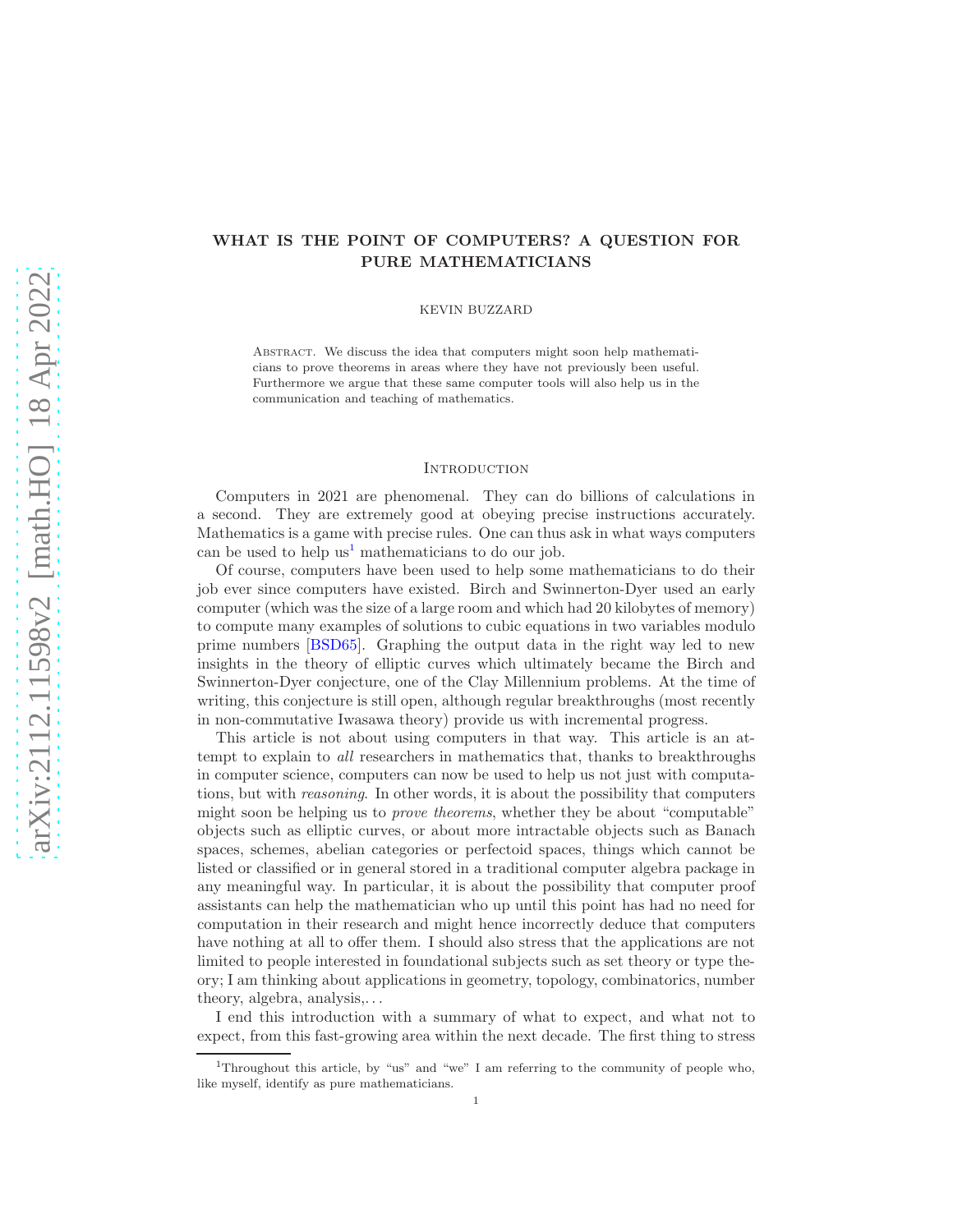is that computers will not be putting us out of a job. Computer proof assistants can now understand the statement of the Riemann hypothesis, but I will eat my hat if a computer, all by itself, comes up with a proof of the Riemann hypothesis (or indeed a proof of any open problem of interest to mainstream pure mathematicians) within the next  $10 \text{ years}^2$  $10 \text{ years}^2$ .

What I do believe is going to happen within the next 10 years: tools will be created which will help mathematicians to prove theorems. Digitised and semantically searchable databases of mathematics are appearing. Computers are going to start doing diagram chases for us, filling in the proofs of lemmas, pointing out counterexamples to our ideas, and suggesting results which might be helpful to us. The technology to make such tools is already coming; it is viable. Furthermore the databases of theorem statements and proofs which are appearing will not only have applications in research; we will be able to use them for teaching and for communicating mathematics in new ways. Undergraduates will be able to get instant feedback on their work. PhD students will be able to search for theorems and counterexamples in databases. Researchers will be able to write next-generation error-free papers where details can be folded and unfolded by the user. Patrick Massot has written a thoughtful piece [\[Masb\]](#page-26-0) explaining these and other ideas in more detail. Computers are going to be able to understand your area of mathematics, and even keep up with it as it develops. But there is a catch. Who is going to make the database of important results in non-commutative Iwasawa theory, or whatever area you're interested in, which will power these tools? It's not going to be the computer scientists, because most of them know nothing about non-commutative Iwasawa theory. It has to be us.

If you want to see progress within this domain in your own area of mathematics, I would urge you to take some time working through some tutorials and learning one of these computer proof assistant languages. It is not difficult to do so – I teach a popular course to final year mathematics students where we learn how to do undergraduate level mathematics (topology, analysis, group theory and so on) using the Lean theorem prover.[3](#page-1-1) Engaging with harder mathematics is not at all difficult once you know the language. If you want to learn Lean's language, a good place to start is the Lean prover community's website [\[pca\]](#page-26-1). Coq and Isabelle/HOL are two other well-established theorem provers with big mathematics libraries, and there are plenty of others. If you can get to the point where you are able to explain the statements of your own theorems to a computer proof assistant, then these statements can be added to databases, and furthermore you learnt a new skill. If however you can get to the point where you can explain the *proofs*, then the AI people will be extremely interested, as will the people building huge formalised mathematical libraries which represent a 21st century Bourbaki. Furthermore, you will be having fun: formalisation of proofs is mathematics re-interpreted as an interesting computer puzzle game. If you don't have the time, then find a student who does. Instead of the traditional "do a project consisting of reading a paper and then writing a paper showing that you understood the paper", why not get a student to write some code which proves that they understood the paper? They

<sup>&</sup>lt;sup>2</sup>Conjectures which stretch beyond a 10 year period are I think very unwise; like mathematics, sometimes computer science moves very quickly.

<span id="page-1-1"></span><span id="page-1-0"></span><sup>&</sup>lt;sup>3</sup>If you have Lean installed then you can take the course yourself; the materials are here [\[Buza\]](#page-24-1).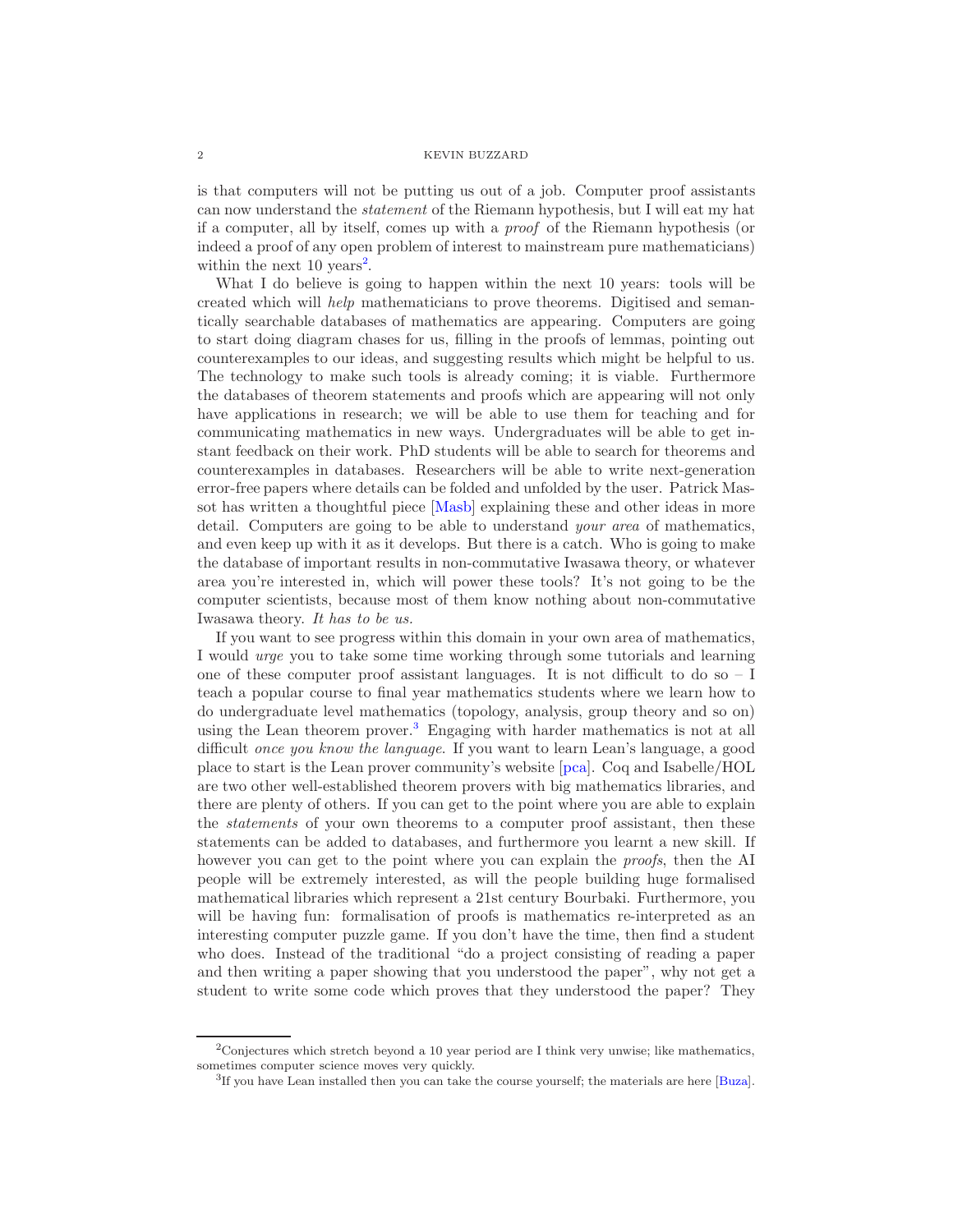can learn the language of the prover themselves, and then teach it to you as you teach them the mathematics.

The files which computer proof assistants can read and write represent a way of digitising mathematical ideas. Digitising something completely changes (in fact it vastly augments) the ways in which it can be used. Consider for example the digitisation of music, with the CD and the mp3 file. This has revolutionised how music is consumed and delivered. My collection of music consists of hundreds of vinyl records, tapes and CDs in my office and loft. My children's collection is in the cloud, has essentially zero mass and volume, and is accessible anywhere. Not only that, but cloud based music platforms have also fundamentally changed the way the modern musician communicates with their fans, bypassing the traditional process completely. The music industry was turned upside-down by digitisation.

Mathematics has been done in the same "pencil and paper" way for millennia, but now there is a true opportunity to rethink and enhance this approach. I do not dare to dream what the ultimate consequences of digitising mathematics will be, but I firmly believe that it will make mathematics more accessible – and easier for us to do, to communicate, and to play with. The ball is in our court.

## <span id="page-2-0"></span>Overview of the paper

This paper describes a "new" way in which computers can be used by mathematicians. As mathematicians our typical experience with computers is that we can use traditional programming languages like python or traditional computer algebra packages like sage to do things like compute the sum of the first 100 prime numbers. We know equally well that these traditional tools, even though they can compute as many prime numbers as you like (within reason), are not capable of proving that there are infinitely many primes; the infinite is our domain, not the domain of the computer.

However, this is no longer the case. Computer proof assistants are programs which know the axioms of mathematics. A consequence of this is that they can do both computing in the traditional sense, and also reasoning. In practice this means that one can write some computer code in a proof assistant which corresponds to the proof that there are infinitely many primes [\(live link\),](https://leanprover-community.github.io/lean-web-editor/#url=https%3A%2F%2Fraw.githubusercontent.com%2Fkbuzzard%2Fxena%2Fmaster%2Fsrc%2FICM%2Finfinitude_primes.lean) or even to a proof [\[DHL19\]](#page-24-2) of the main result in a recent Annals paper [\[EG17\]](#page-25-0).

I wrote "new" in quotes above because it is not new at all; computer scientists have been creating tools like this for decades now. Indeed, the first computer proof assistants appeared in the 1960s. However, more recently three things have happened. First, the technology has now reached the point where research level results across all of the traditional mainstream areas of pure mathematics are now simultaneously accessible to these systems, at least in theory, and, increasingly, in practice. Secondly, the systems are far more autonomous than they used to be. Tactics are commands which can be designed by users and which are capable of putting together hundreds if not thousands of tedious axiomatic steps, enabling mathematicians to communicate with these machines in a high-level way, similar to the way which they communicate with each other. Finally, and crucially, research level mathematicians are finally beginning to get involved; we are seeing material at MSc level and beyond being formalised, by mathematicians, across many areas of mathematics now. These developments mean that teaching research level material to a computer proof system in all areas of mathematics is now becoming a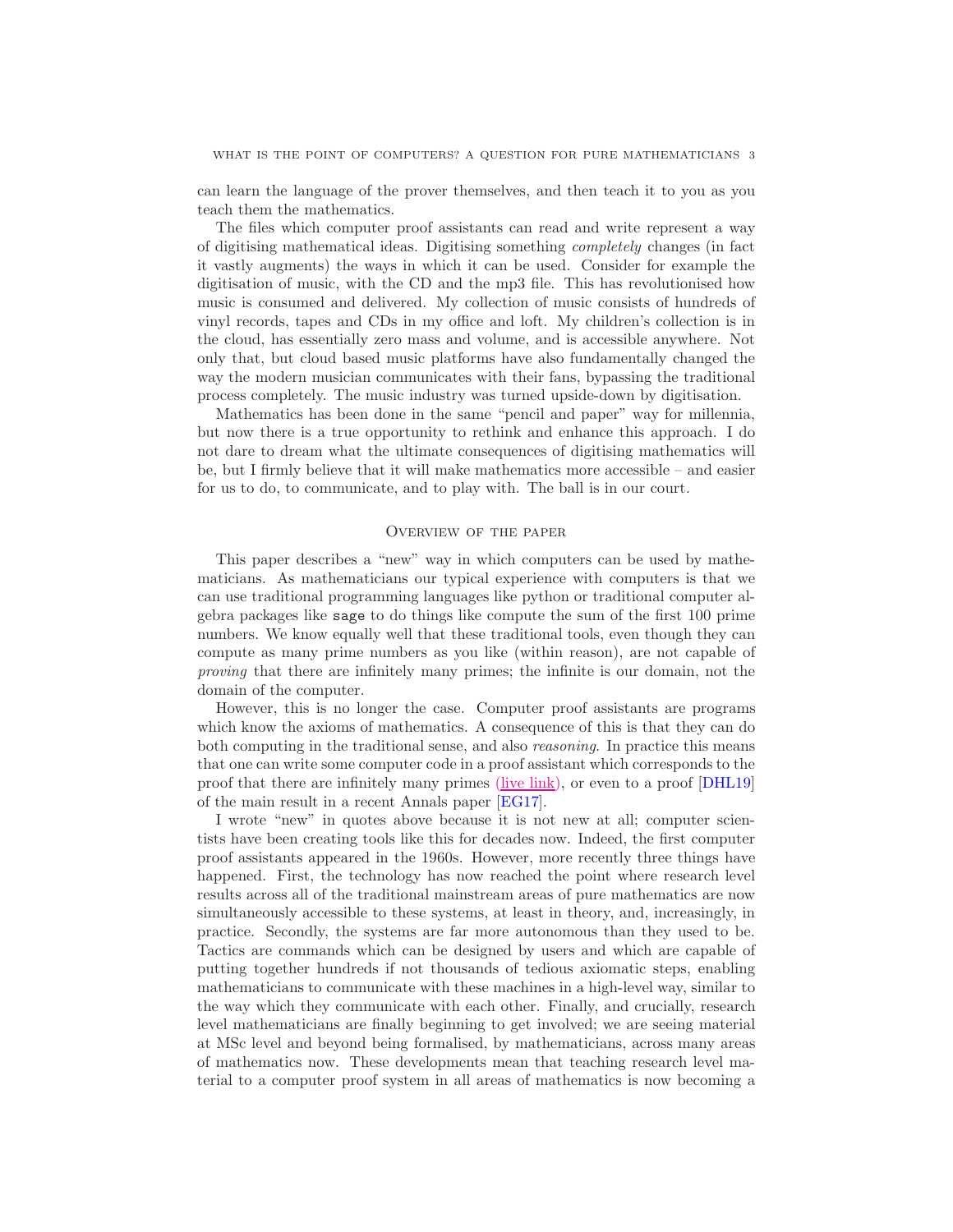feasible possibility – indeed, it is already happening right now, and shows no signs of stopping.

This paper consists of 4 sections, which are independent of one another, and can be read in any order.

The first is historical; it consists of descriptions of the systems which are being, or have been used, to formalise mathematics, and discussions of results which have been taught by humans to computers over the last 20 years. It also notes various historical technical advances.

The second is an overview of one of the largest currently available monolithic mathematical libraries in existence, namely Lean's mathematics library mathlib. Lean  $\left[\frac{dMKA+15}{\right]}$  is a free and open source computer proof assistant written primarily by Leonardo de Moura at Microsoft Research. Lean's maths library mathlib [[mathlib](#page-26-2)c20] is a free and open source library for Lean, developed by a community of users across the world, ranging from undergraduates to professional mathematicians. mathlib is the library which has powered several of the most recent significant results in the area.

The third section consists of an introduction to type theory as a foundation for mathematics; it explains how mathematical structures, theorems and proofs can be encoded within these foundations. Note that many of the modern computer proof systems where non-foundational mathematics is happening (Lean, Coq, Isabelle/HOL) use type theory rather than set theory; however type theory proves the same theorems as set theory. Furthermore, mathematicians who can prove theorems but who do not know the axioms of ZFC set theory can happily write code in a type theory proof system corresponding to these theorems without knowing the axioms of type theory either.

Finally, a speculative final section describes in more detail some personal ideas of the author and others about the kinds of things which software such as this can be used for, and how it might help us to do our jobs.

<span id="page-3-0"></span>Acknowledgements. I thank the Lean prover community for welcoming me, a mathematician with very little programming experience, into their community back in 2017, and also for reading and giving extensive comments on a preliminary version of this article. Patrick Massot in particular sent many helpful comments on a first draft. I thank Assia Mahboubi and Manuel Eberl for giving advice on the Coq and Isabelle/HOL code in this paper, and to both them and Jeremy Avigad for helpful historical comments. Finally I would like to effusively thank Leonardo de Moura for writing my favourite computer game, and Mario Carneiro for teaching me how to play it.

## CONTENTS

| Introduction                                     |                |
|--------------------------------------------------|----------------|
| Overview of the paper                            | 3              |
| Acknowledgements                                 | $\overline{4}$ |
| 1. A brief history of formally verified theorems | 5              |
| 1.1. The 20th century                            | 5              |
| 1.2. The prime number theorem                    | 6              |
| 1.3. The four colour theorem                     | 7              |
| 1.4. The odd order theorem                       | 8              |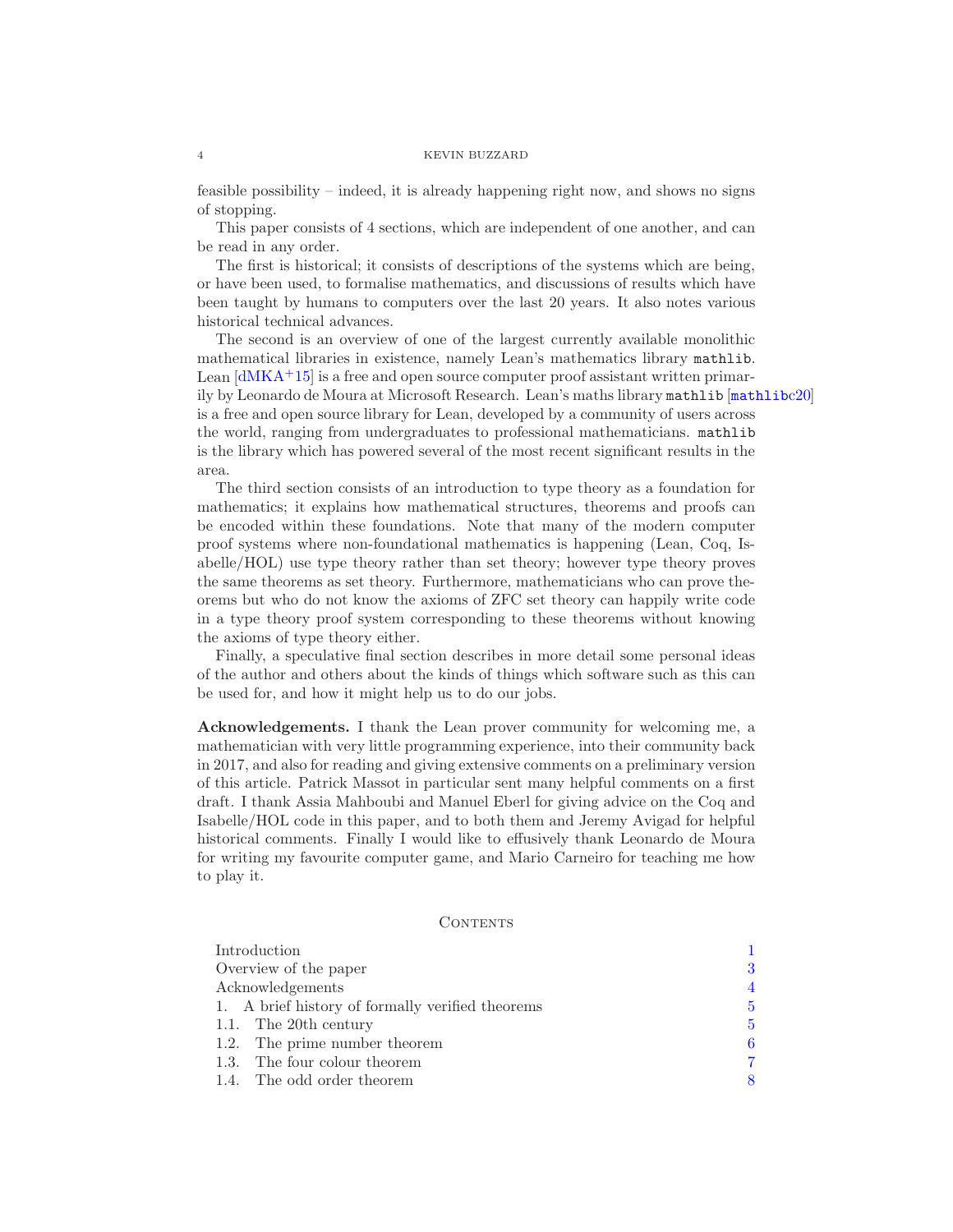| The Kepler conjecture<br>1.5.                      | 10 |
|----------------------------------------------------|----|
| Perfectoid spaces<br>1.6.                          | 11 |
| Condensed mathematics<br>1.7.                      | 12 |
| 1.8.<br>Other results                              | 13 |
| 2.<br>mathlib                                      | 14 |
| 3.<br>A brief guide to type theory                 | 15 |
| What is a type?<br>3.1.                            | 16 |
| 3.2.<br>Inductive types                            | 17 |
| Dependent types<br>3.3.                            | 19 |
| Examples<br>3.4.                                   | 19 |
| Foundations<br>3.5.                                | 20 |
| The Future<br>4.                                   | 21 |
| A new kind of mathematical document<br>4.1.        | 21 |
| 4.2.<br>Semantic search in a mathematical database | 21 |
| 4.3.<br>Checking proofs                            | 23 |
| Teaching<br>4.4.                                   | 24 |
| Other ideas<br>4.5.                                | 24 |
| References                                         | 24 |
|                                                    |    |

WHAT IS THE POINT OF COMPUTERS? A QUESTION FOR PURE MATHEMATICIANS 5

## 1. A brief history of formally verified theorems

<span id="page-4-0"></span>In this section I will talk about the previous successes of computer proof assistants – computer programs which check human proofs – in mathematics. There are far more projects here which I could have mentioned, and I apologise to those who have undertaken major mathematical formalisation projects which I have not cited. Examples of computer proof assistants in which a substantial amount of mathematics has been formalised include Lean [\[dMKA](#page-25-1)<sup>+</sup>15], Coq [\[Tea21\]](#page-27-0), Isabelle/HOL [\[NPW02\]](#page-26-3), HOL Light [\[Har09b\]](#page-25-2), Metamath [\[MW19\]](#page-26-4) and Mizar [\[NK09\]](#page-26-5).

For a computer to formally verify a theorem, it ultimately needs to be able to deduce the theorem from the axioms of the foundational system (typically set theory or type theory) which the proof assistant has been designed to use. I will use the below discussion of historical results to introduce some conceptual breakthroughs which have over the years enabled the formalisation of mathematics to become feasible.

This section cannot do justice to all of the work which has occurred in the area; I thoroughly recommend Hales' paper "Mathematics in the age of the Turing machine" [\[Hal14\]](#page-25-3) for more background and examples, although much has happened since that paper was written in 2014.

<span id="page-4-1"></span>1.1. The 20th century. Consider the problem of proving from first principles that if x and y are real numbers, then  $(x+y)(x+2y)(x+3y) = x^3 + 6x^2y + 11xy^2 + 6y^3$ . We all know that the real numbers are a commutative ring, so let us assume that fact. The question now becomes how to use the axioms of a commutative ring to prove the equality that we want. How many lines would a proof from first principles be? Surely not too many! We apply distributivity a few times to expand out the brackets on the left hand side, and then of course it just becomes a matter of tidying up and equating terms. As humans we do not think too much about the tidying-up process, however if you try proving this in a theorem prover then you will discover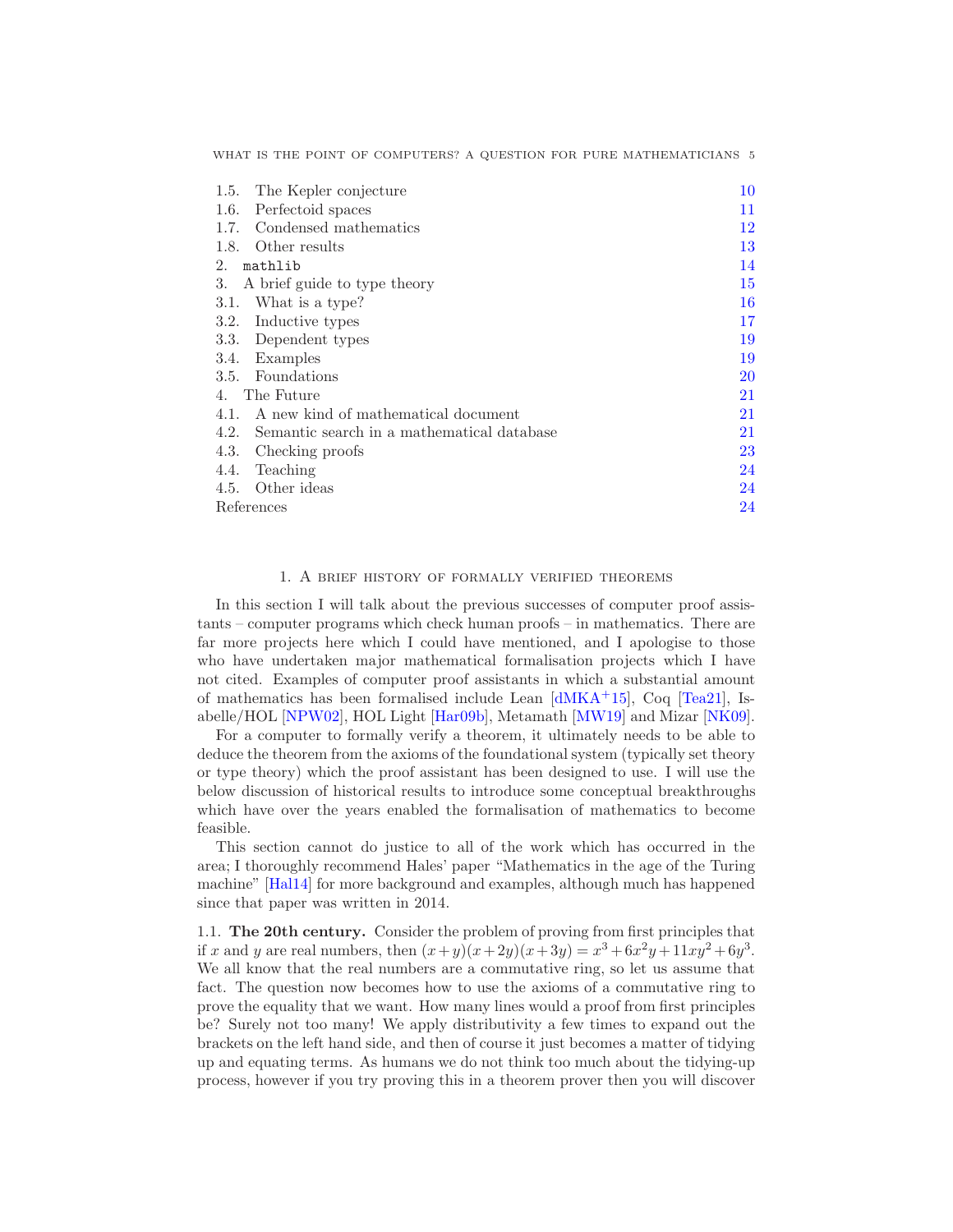that actually it is a combinatorial nightmare. For example there is a step in the proof where where we need to prove something of the form

$$
((A+B)+(C+E))+(D+F)+(G+H)) = (((((A+B)+C)+D)+E)+F)+G)+H
$$

using only the laws of commutativity and associativity of addition. Humans apply a principle to justify this step, not an axiom, and indeed proving such a triviality using only the axioms of a ring is surprisingly fiddly. There is also the issue of turning things like  $x((2y)x)$  into  $(2(x^2))y$  and so on.

The very early theorem provers had very limited ability to apply principles, meaning that proving results such  $(x+y)(x+2y)(x+3y) = x^3 + 6x^2y + 11xy^2 + 6y^3$ would need to be done manually, meaning something like a 30 line proof. If such a triviality hides 30 lines of axiomatic mathematics, imagine what is hidden behind claims of the form "The function f is clearly  $O(x^{-2})$  for x large"? It is one thing writing a computer proof assistant – it is quite another one to write one which scales to do the kind of things which we humans do intuitively. For this and other reasons, many of the earlier formalisation achievements of the 20th century were mathematically trivial. In particular, there were many proofs of the irrationality of  $\sqrt{2}$  and of the infinitude of primes, but these were being used as benchmarks for the systems.

In the final two decades of the 20th century, computer provers began to appear which had new functionality. In these later systems, users could write "tactics". Tactics are computer code which assembles axiom applications together into principles. For example in a modern prover like Lean,  $(x + y)(x + 2y)(x + 3y) =$  $x^3 + 6x^2y + 11xy^2 + 6y^3$  can now be proved in one line by invoking the ring tactic<sup>[4](#page-5-1)</sup>. Tactics allow formalised mathematics to more closely resemble ordinary mathematical practice by making "obvious" things automatic.

<span id="page-5-0"></span>1.2. The prime number theorem. In 2004, a team comprising of Jeremy Avigad, Kevin Donnelly, David Gray and Paul Raff formally verified the prime number theorem, in the Isabelle/HOL system. The proof they formalised was the Erdős– Selberg "elementary proof". The work used inputs from both arithmetic and basic real analysis. Of course calculations involving growth of functions which look easy on paper still took time and effort to formalise. Manipulation of inequalities which to humans look easy need to be done either by hand or via a Fourier–Motzkin elimination tactic in a theorem prover. The reason that the Erdős–Selberg proof was preferred to the traditional complex analysis proof was that at that time Isabelle/HOL had no complex analysis library at all.

What we conclude is that by 2004, more serious undergraduate and MSc level material was now in theory accessible to these systems, at least in some areas of mathematics. We also see that we are at a stage where libaries of proofs in distinct areas of mathematics are able to interact with one another.

In 2009 John Harrison formalised the complex-analytic proof of the prime number theorem in the HOL Light theorem prover [\[Har09a\]](#page-25-4), motivated in part by the fact that HOL Light already had a theory of complex analysis including Cauchy's integral formula. In 2016 Mario Carneiro formalised the Erdős–Selberg proof in Metamath, a set theory based prover which has essentially no tactics; as you can imagine this was a heroic effort.

<span id="page-5-1"></span><sup>&</sup>lt;sup>4</sup>See [\[GM05\]](#page-25-5) for a description of the sort of issues which arise when writing such a tactic.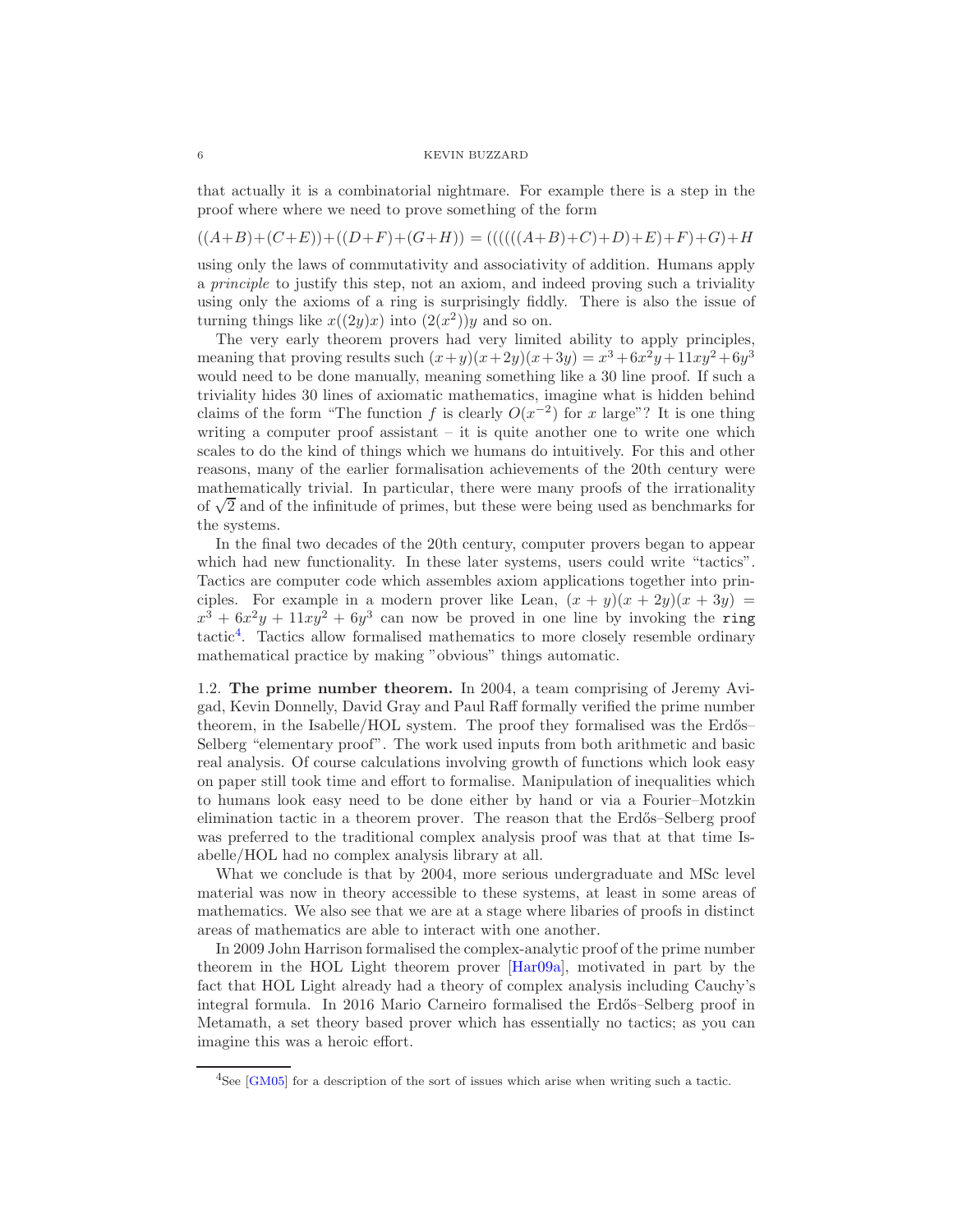Thus the Prime Number Theorem became some kind of a poster child for formalisation. One can understand why – it was a celebrated theorem in mathematics, the proof is not at all trivial, and any formalisation in a theorem prover demonstrates that the prover is capable of reasoning about both the discrete and the continuous simultaneously.

As may be becoming apparent to the reader however, one reason that the result was being independently formalised in several theorem provers was that it is extremely difficult to translate a proof written in one of the systems to a proof in another system. One issue is that different systems might have different foundations; for example HOL Light and Isabelle/HOL are type theory systems, and Metamath is a set theory system. Another issue is that even if two proof systems have very similar foundations, they might have different idioms; different libraries in different systems could be set up to do the same thing in very different ways. Without getting too technical, in order for these computer proof systems to work one has to have some kind of a method for moving between structures "behind the scenes" – for example the reals are a field, and hence they are an additive group (and a multiplicative monoid), and in particular one wants all theorems about additive groups such as  $0 + a = a$  to apply instantly to fields such as the reals without any fuss. Humans of course have no problems with this, but in a computer proof system one needs some kind of infrastructure which is making this happen automatically, and if different systems are doing this in different ways then of course this makes automatic proof translation much harder.

Thus it came as a shock to me when in 2020 Mario Carneiro announced that he had used his Metamath Zero project [\[Car21\]](#page-24-3) to port the Metamath proof of the prime number theorem to Lean. The two systems are about as far apart as it is possible to be – Metamath uses set theory as a foundation and Lean uses type theory, for example. Metamath proofs are typically far more low-level, with limited automation available, whereas typical Lean proofs are very tactic-heavy. However the system worked, and produced code which compiled; it was of course also unreadable. It was tens of thousands of lines of completely unmotivated primitive code defining variables and applying basic principles of logic, with no comments. In fact it was a wonderful example of something which satisfied a formal definition of "being a proof", whilst in some sense imparting no information whatsoever to the human reader other than the fact that the theorem was true.

Of course if computers begin to write proofs by themselves, they might all look like this, at least at first.

<span id="page-6-0"></span>1.3. The four colour theorem. The four colour theorem (formerly the four colour conjecture) was a notorious problem in graph theory raised in the 1850s and which remained unresolved for over 100 years. One formulation of it is the assertion that the vertices of every planar graph can be coloured with four colours in such a way that no two adjacent vertices share a colour. The statement is an elegant combinatorial problem, and it came as a shock to some in the mathematical community that the proof, announced by Appel and Haken in 1976, used a computer in an essential way. Appel and Haken constructed a collection of 1834 graphs with the property that a minimal counterexample must contain one of these graphs as a subgraph, but that conversely no graph containing one of these 1834 graphs as a subgraph can be a minimal counterexample. The verification of these claims was done using a bespoke computer program which, in those days, took over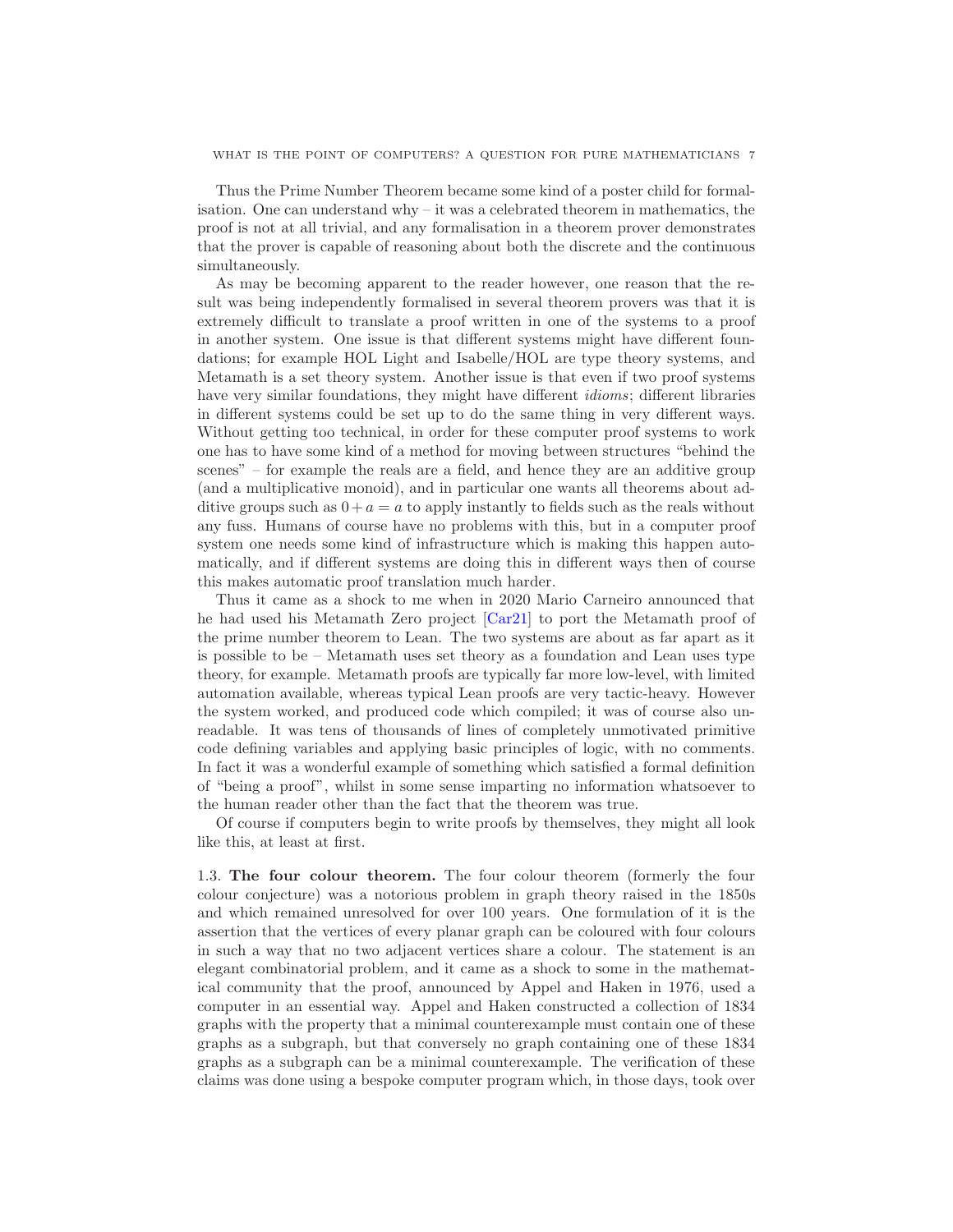a month to finish running. The Appel–Haken proof was an outlier because whilst the principle of the proof was possible to understand, the details were too difficult for a human to follow in practice; one billion case splits (this is what the computer part of the proof looks like) is not something which humans can do manually and accurately within a reasonable time frame. The proof relies, essentially, on a computer calculation and hence it relies on the correctness of the computer code. Small bugs in computer code are of course commonplace, although it of course could be added that small bugs in human-written proofs are also commonplace. However the mathematical community is well-equipped to discover and fix small bugs in humanwritten proofs, and was perhaps rather less well-equipped to verify the correctness of computer code, especially in 1976.

In 2004 Georges Gonthier finished a formal verification of the Appel–Haken result – more precisely he formalised the 1997 Robertson–Sanders–Seymour–Thomas variant of the argument [\[Gon07\]](#page-25-6). The work comprised of 60,000 lines of code written in the Coq proof assistant. In particular it completely dwarfs the prime number project discussed in the previous section. It contains a complete formalisation of the theoretical part of the work – formal proofs of results in topology (to reduce the statement about arbitrary planar graphs to one of a discrete combinatorial nature) and graph theory – whilst also formally verifying the computer calculation necessary to finish the proof. Note in particular that (as in the proof of the prime number theorem) much of the work comprised of writing foundational material rather than formalising the proof itself.

It is interesting to note that the process of formalisation led to simplifications in the argument. For example Gonthier developed a theory of what he called combinatorial hypermaps, which greatly reduced the amount of topology needed in the proof, and in particular removed the dependency of the argument on the Jordan Curve theorem. Gonthier developed some original mathematics as part of the work – for example he isolated a combinatorial criterion for his hypermaps which was equivalent to planarity.

Naively, it looks like in this case we are replacing one "proof by computer" with another one, however this is missing the point. Firstly, the Coq formalisation covers not just the Appel–Haken computer code, but also all of the rest of the Appel–Haken argument. Secondly, one can view the formal verification as an independent check of the proof. Finally, instead of having to trust the code written by Appel and Haken and which few people have read, we are instead having to trust code written by the authors of Coq. Coq has been around for a long time (the first version was written in 1984), has a small kernel, and the system has many users. A bug which meant that Coq could incorrectly claim that an unproved theorem was true would be unlikely to manifest itself in just one project and is far more likely to ultimately be discovered. In contrast, the Appel–Haken code is a bespoke piece of code with few users so arguably bugs are more likely.

Gonthier wrote a very informative piece [\[Gon08\]](#page-25-7) about his work for the Notices of the American Mathematical Society (including an exposition of the theory of hypermaps), as part of the November 2008 issue; this issue was devoted to formal verification of mathematics in a computer proof system and provides an excellent survey of the field as it then stood.

<span id="page-7-0"></span>1.4. The odd order theorem. The odd order theorem is the theorem that any finite group of odd order is solvable. In 2013 a team of 15 people led by Gonthier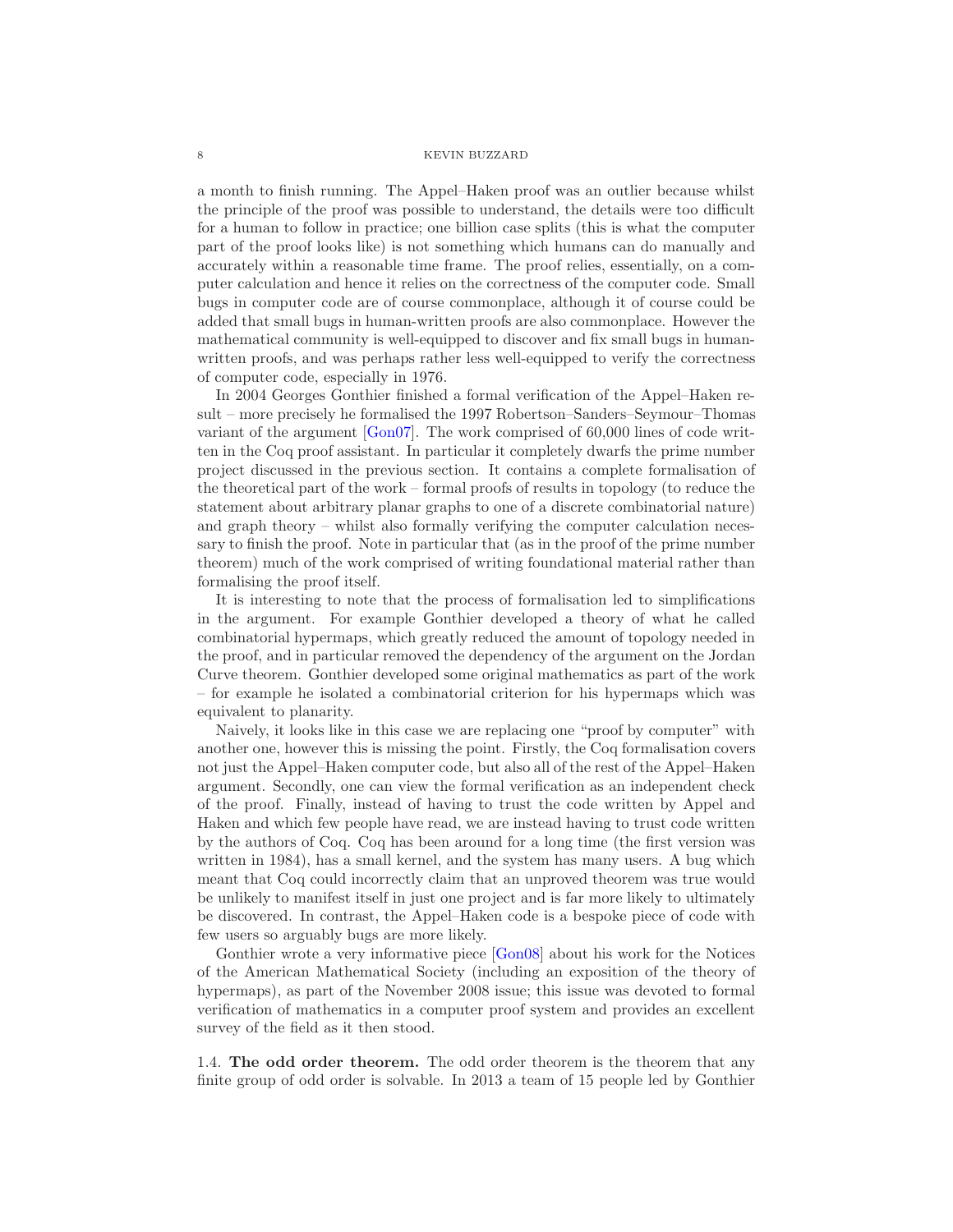formally verified a proof of this theorem in  $\text{Coq}$  [\[GAA](#page-25-8)<sup>+</sup>13]. This piece of work is notable for several reasons. Firstly, the proof is very long; a complete argument (modulo the basics in group and representation theory) is presented in the two volumes [\[BG94\]](#page-24-4) and [\[Pet00\]](#page-27-1). Secondly, we have moved way beyond MSc level mathematics here – this work was one of the reasons that Thompson was awarded the Fields Medal in 1970. The proof is a very delicate argument in finite group theory, much of which involves analysing the structure of a minimal counterexample and ultimately showing that it cannot exist. The Coq proof involved formalising both of the books mentioned above, plus of course all the background material in group theory, representation theory, Galois theory and number theory; indeed, formalisation of the background material took up much of the six years which the authors spent on the proof. Figuring out how to handle such a large-scale formalisation project was also a non-trivial task.

It is perhaps worth stepping back and asking how work like this contributes to human understanding. The naive answer to this is "it guarantees that the human proof is correct". However, in my opinion this is not the main contribution. Humans were well aware even back in the 1960s that the proof was correct – had there been any doubt, Thompson would not have got the Fields Medal. What the formalisation work shows us that theorem provers have now become able to operate at this kind of scale. Entire books of mathematics can now be formalised in one system without the system running out of memory or grinding to a halt. On average, one line of mathematics in [\[BG94\]](#page-24-4) or [\[Pet00\]](#page-27-1) corresponded to five lines of computer code, so we learn that by 2013 the so-called "De Bruijn factor" for this kind of mathematics is around 5. However this ratio should not be taken too seriously: in parts of the argument the ratio is essentially one, and in other parts it is much larger. Note also that this factor may vary considerably between theorem provers.

We also learn that large formalisation projects such as this are a very effective way to motivate development of foundational mathematics libraries. One consequence of this formalisation project was that Coq developed a very solid library of undergraduate-level algebra which can of course be used (and is used) for other projects.

The write-up  $[GAA^+13]$  of the odd order work is an interesting read. Some sections concentrate on the mathematics or the history, but there is also a discussion about constructive mathematics, something which I felt should have nothing to do with the work, and also about implementation issues, something else which mathematicians typically do not ever have to think about. For example, one observation made in section 3 was that many theorems involving two or more finite groups would usually be formalised assuming that these groups were both subgroups of some larger ambient finite group  $X$ . This can be done without any loss of generality of course, because given two groups  $G$  and  $H$ , they are both subgroups of  $G \times H$ . Why is this observation important? This is an *implementation issue* – the domain of the computer scientist. Working with subgroups rather than groups might be easier, or nicer, when it comes to actually implement certain theorems in the theorem prover. It is worth noting however that such a trick does not work more generally: for example in algebraic geometry one uses the category of commutative rings with 1, and morphisms by definition send 1 to 1. If  $R$  and  $S$  are general commutative rings with 1 then there is in general no morphism of rings from  $R$  to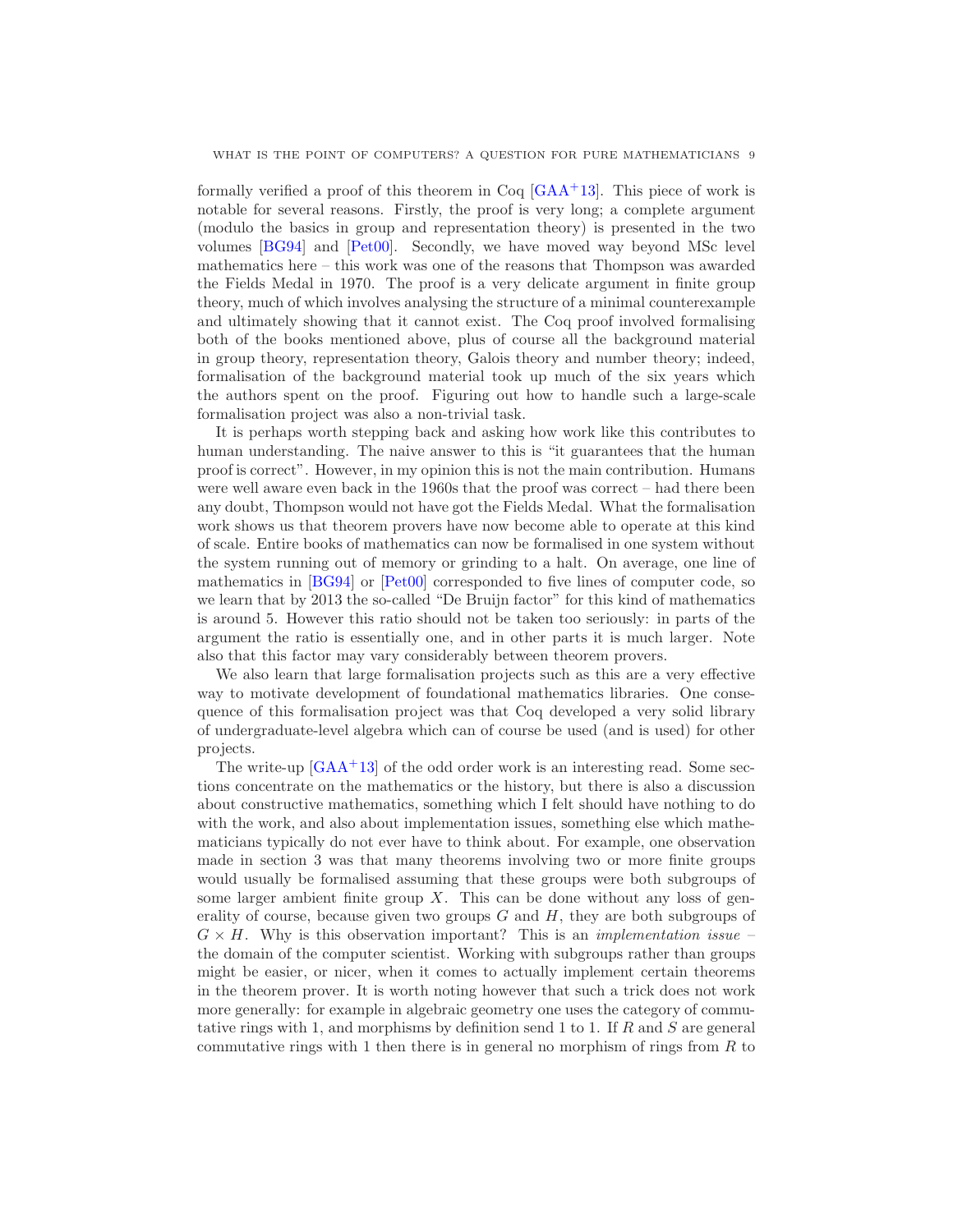$R \times S$  sending 1 to 1, so one is forced to implement commutative ring theory in a more "traditional" manner. See [\[Wie21\]](#page-27-2) for how this was done in Lean.

Regarding constructivism – the authors of the work put in a lot of effort to keep their proof "constructive", for example the avoidance of all uses of the complex numbers when setting up the basics of representation theory. The complex numbers do not have decidable equality, meaning that there is in general no algorithm for proving that two constructively defined complex numbers are equal (for example, one can evaluate a definite integral numerically and observe that it seems to be 0 to 1000 decimal places, but there is not some generic algorithm which we can apply to an arbitrary integral in order to decide whether or not it equals 0). This means that in constructive mathematics, where the law of the excluded middle cannot be assumed, one cannot do a case split on whether  $z = 0$  or not, if z is a complex number, and more generally plenty of constructions become noncomputable and hence much harder to reason with constructively. These design choices thus increase the amount of work needed to get representation theory working. I had thought that constructivists had died out in the early part of the 20th century. It turns out that they are alive and well, and typically working nowadays in computer science departments. One reason for this is that constructivism plays an important role in the theory of programming languages. Reluctance to use the law of the excluded middle is to a certain extent a cultural decision. However there are also situations where working constructively enables a computer proof system to prove certain results "automatically" (for example by an explicit computation). Whilst working constructively may have been feasible for a project about finite groups, the law of the excluded middle is used throughout most modern research level mathematics and it is not really feasible to work constructively when doing the kind of mathematics which is happening nowadays in mathematics departments. However it is also worth stressing that most modern proof assistants have no problems with the law of the excluded middle, the axiom of choice, and other non-constructive axioms – they are available, if you want them. Certain proof strategies are ruled out if one chooses to work nonconstructively, but one can counter this by writing new tactics specifically designed to do computations in fields such as the real and complex numbers. Nonconstructive axioms are used extensively in Lean's mathematics library mathlib, for example.

<span id="page-9-0"></span>1.5. The Kepler conjecture. The Kepler conjecture states that the face-centred cubic packing is the densest way to pack congruent spheres in 3-space. Hales and Ferguson proved the conjecture in 1998; it had at that point been open for over 350 years (it was raised by Kepler before Fermat proposed his Last Theorem). Part of the Hales–Ferguson proof involved the checking of over 23000 non-linear inequalities on a computer; another part involved a computer classification of all tame graphs. Other computer calculations were also involved. In this respect the proof is similar to the Appel–Haken proof of the four colour theorem; computations need to be carried out which are simply far too great for humans to do in a reasonable time frame.

Because the result was regarded as important, the referees felt duty-bound to attempt to check the computer part of the proof in some way; however ultimately they gave up, and in  $[HAB+17]$  Hales states that the paper was published (in the Annals) without complete certification from the referees. In 2003 Hales announced a project to formally verify the proof using computer proof systems. Hales used a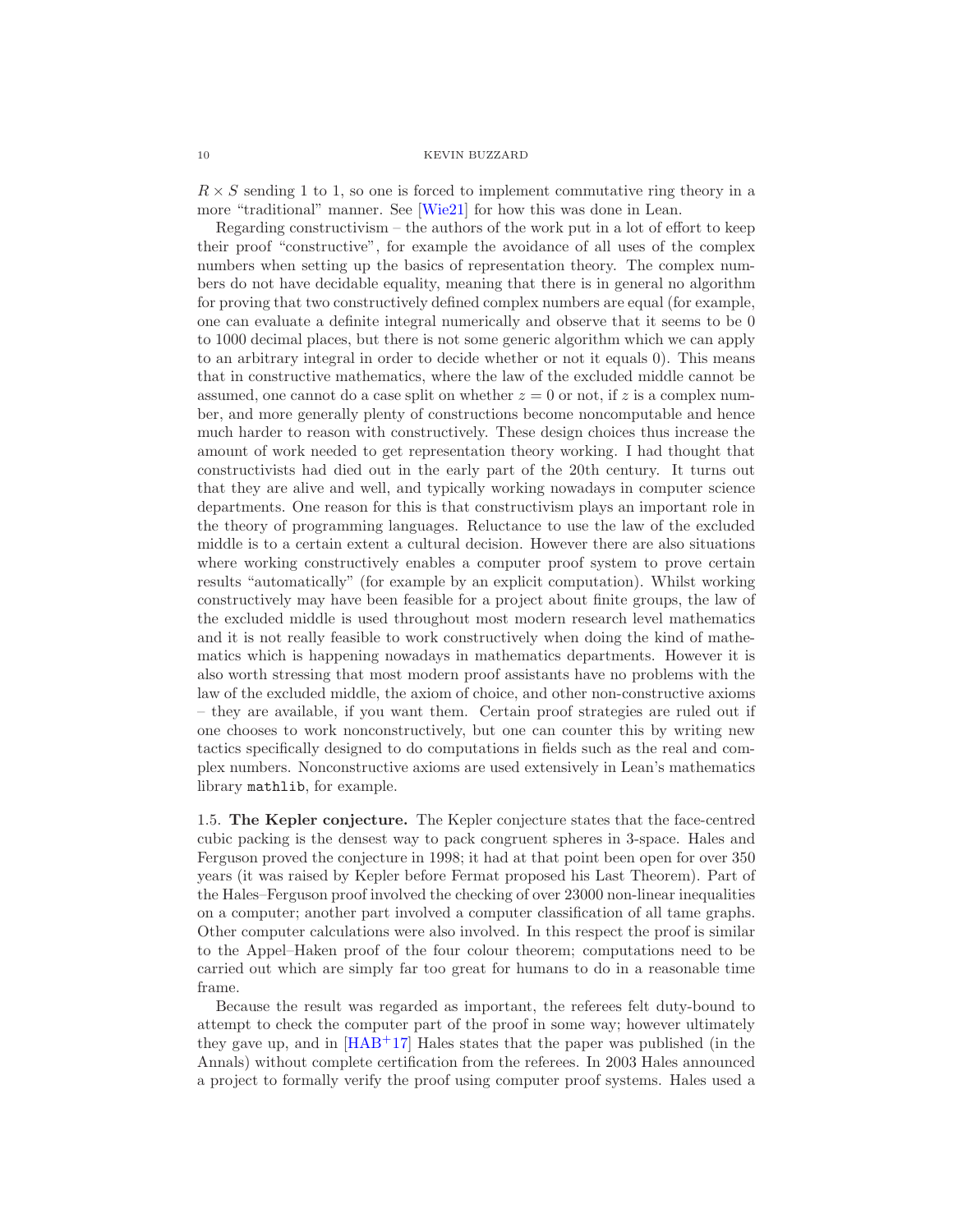combination of HOL Light and Isabelle/HOL, and the project turned into an international collaboration, with 22 authors listed on the final paper. The formalisation project took around 12 years to complete, and comprised over half a million lines of code. Just as for the other projects in this section, one of the main benefits of the work to the formal proof community is that HOL Light's standard library grew to include theorems such as the Brouwer fixed-point theorem, the Krein–Milman theorem and the Stone–Weierstrass theorem.

In 2017 Hales gave a talk [\[Hal\]](#page-25-10) at the Newton Institute where he tells the story of the Kepler proof, and explains a vision for the future of formalised mathematics. This talk was, for me, the turning point, and was one of the main motivations behind the work described in the following subsection.

<span id="page-10-0"></span>1.6. Perfectoid spaces. The previous formalised results all have something in common. Whilst some of them represent truly deep mathematics, all of the formalised proofs involve reasoning about objects which are in some sense *elementary* (planar graphs, prime numbers, finite groups, spheres). Furthermore, most (but not all) of the formalising done prior to 2017 was being done by computer scientists. In Hales' talk linked to above, he coherently argued that for further progress in this area, this state of affairs had to change. At that time I had only just begun to dabble with computer proof assistants and my initial plans were to attempt to integrate them into my undergraduate teaching. However Hales' arguments resonated with me, and within a few months I found myself working with undergraduates at Imperial College, formalising the definition and basic properties of schemes in the Lean theorem prover. This project involved developing basic theories of localisation of rings and of sheaves on topological spaces; however it was relatively straightforward (modulo poor design decisions; the reader interested in more details can see them in  $[BHL^+21]$ . I was thus shocked to discover afterwards that schemes – such a basic notion in algebraic geometry – had not been previously formalised in *any* other computer proof system! Furthermore, the project made it quite clear to me that formalising far more heavyweight mathematical objects should easily be possible.

In late 2017 Patrick Massot (a topologist) and myself independently came up with the idea of formalising perfectoid spaces; the topic was in the air because it was at that time an open secret that Scholze was going to be awarded a Fields Medal for his invention/discovery of the concept and its applications to arithmetic geometry. I knew the mathematical definition, having dabbled in the area myself, and when Johan Commelin, another arithmetic geometer, appeared in the Lean Zulip chatroom in 2018 the three of us decided to go for it. Around 16000 lines of code and eight months later, we had a formalised definition; one could summarise the work as a computer formalisation of the single line of mathematics "let  $X$  be a perfectoid space".[5](#page-10-1)

The work was of course partly intended as a public relations stunt; computer scientists were well aware of the existence of computer theorem provers, however mathematicians seemed not to be, and this was an attempt to make them notice. The plan was a success – the project did seem to raise the profile of computer theorem provers within the mathematics community. Note however that we did

<span id="page-10-1"></span><sup>5</sup> In the odd order formalisation, the de Bruijn factor (ratio of lines of computer code to lines of human text) was around 5. Here one could argue that it is 16000. However one could of course also argue that it might well take several thousand lines of human text to define a perfectoid space in full.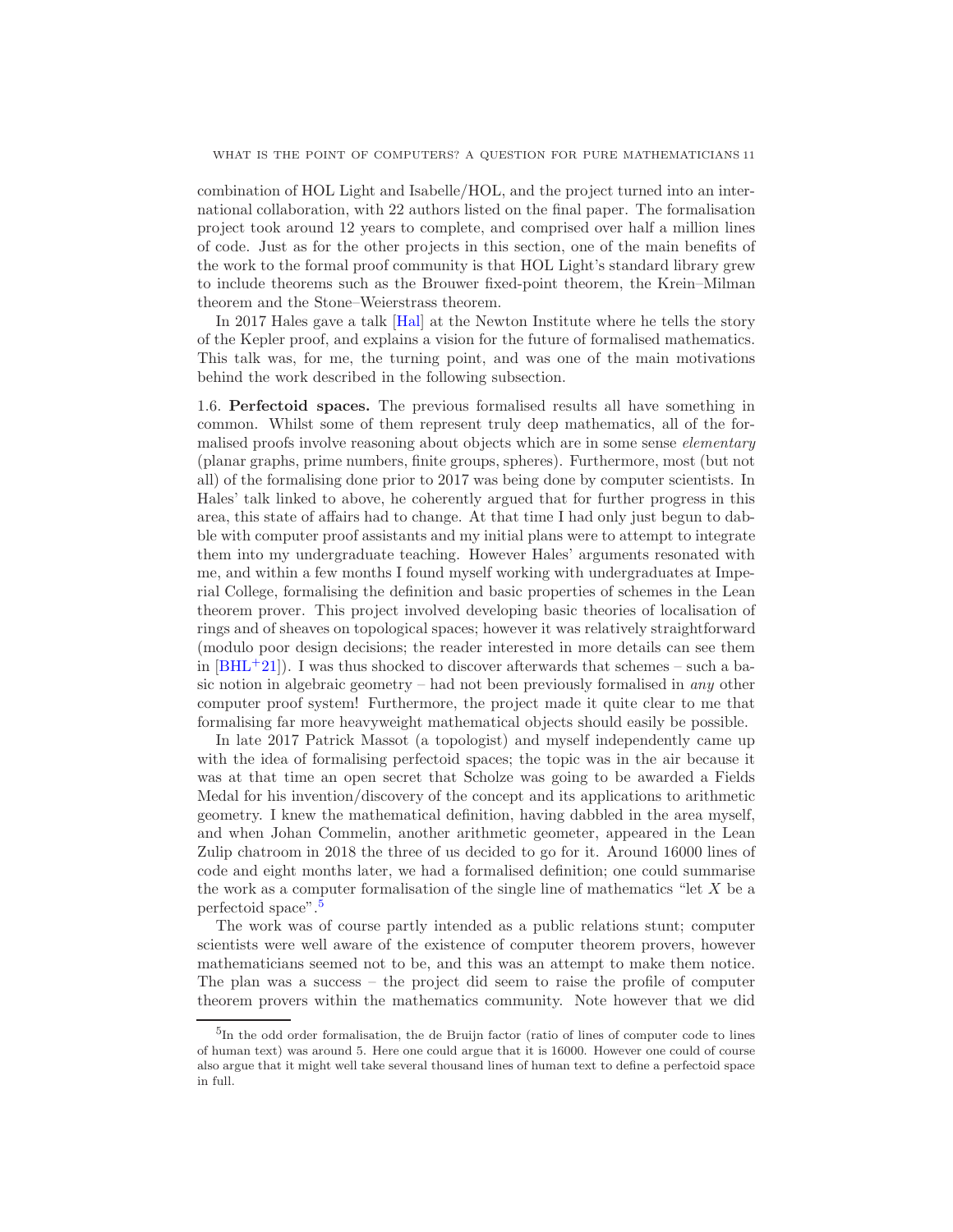not construct any examples of perfectoid spaces other than the empty perfectoid space<sup>[6](#page-11-1)</sup>, and all three of us were well aware of the problems preventing us from formalising any of Scholze's serious theorems about perfectoid spaces at that time; we were missing so many of the prerequisites. As with previous projects, one tangible gain from the work was the growth of the mathematics library of the system in question. Most of the results in Bourbaki's General Topology ended up as part of Lean's mathematics library mathlib as a result of this project, as well as plenty of results in topological algebra, and it also motivated the beginnings of a theory of valuations and discrete valuation fields.

One can consider the perfectoid space work as in some sense being orthogonal to what was usually being attempted in a theorem prover. Many of the prior results highlighted in this section are proofs of long and complex theorems about relatively simple objects. The proof that the empty set can be given the structure of a perfectoid space is a very simple theorem about a much more complex concept. Of course the natural next question is whether computer proof systems can prove complex theorems about complex objects. One year after the perfectoid space project, we began to find out.

<span id="page-11-0"></span>1.7. Condensed mathematics. Clausen and Scholze have been developing a theory of condensed mathematics. A condensed set is a variant of a topological space. The main insight is that condensed objects may have better homological properties than topological objects (for example the category of condensed abelian groups is an abelian category, whereas the category of topological abelian groups is not). They hope that these ideas will enable techniques in homological algebra to apply to new areas of analytic geometry. At the end of 2020, Scholze approached me and asked if we had had a study group on the work at Imperial; I answered that we had. Scholze then asked whether we had looked through all the details of the proof of Theorem 9.1 of [\[Schb\]](#page-27-3); I answered that we had not. Scholze then remarked that he had had the same response from other mathematicians, and raised the possibility that perhaps nobody other than himself and Clausen had ever read the proof carefully. Furthermore he suggested that perhaps this might remain true even after the refereeing process. The reason he was concerned about this was that, for Scholze, this was the theorem that the entire theory stood upon. The proof was very technical; it built upon a more "elementary" but rather unwieldy intermediate result, Theorem 9.4 of [\[Schb\]](#page-27-3). Scholze agreed to challenge the formalisation community to prove his Theorem 9.1 in a blog post [\[Schc\]](#page-27-4), later published as [\[Sch21\]](#page-27-5). Although the challenge was to the formalisation community in general, it seems that only the Lean community responded; this is perhaps unsurprising, as (for perhaps only for sociological reasons) it has come to be the case that mathematicians interested in "the kind of mathematics which wins Fields Medals" and also interested in theorem provers tend to gravitate towards Lean.

Johan Commelin became the de facto leader of the formalisation process, with Patrick Massot supporting him in making a blueprint [\[CM\]](#page-24-6) of the strategy (that is, a carefully-written roadmap) and a team of algebraic number theorists, arithmetic geometers and other mathematicians (Riccardo Brasca, Damiano Testa, Filippo Nuccio, Adam Topaz, myself, Patrick Massot, Bhavik Mehta. . . ) then began working on the project, with the occasional help from people with a computer science

<span id="page-11-1"></span><sup>6</sup>To prove that the empty set can be given the structure of a perfectoid space, one needs to check that an arbitrary product of trivial topological rings is the trivial topological ring.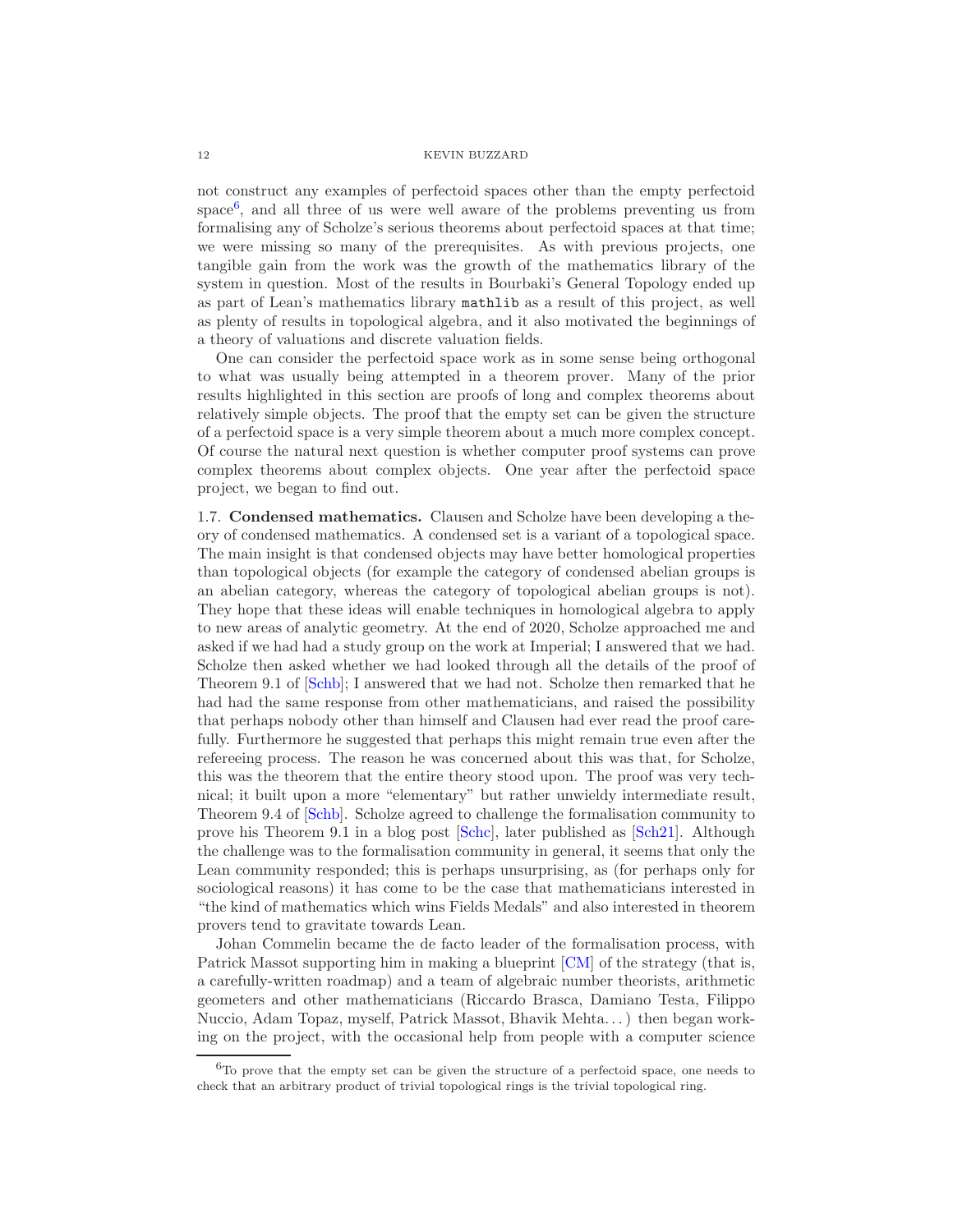background such as Mario Carneiro. Within six months the team had grown to over ten people and we had formalised a complete proof of Theorem 9.4 (see [\[Cas\]](#page-24-7)). At the time of writing we have not deduced Theorem 9.1, but it is only a matter of time. A second blog post [\[Scha\]](#page-27-6) by Scholze indicates his thoughts on the matter; in particular we see that he is now far less concerned about the situation regarding the correctness of the results. Furthermore, Scholze has indicated (personal communication) that the process has enabled him to better understand what powers the proof, and Commelin not only learnt the mathematics as part of the process, but also simplified the argument in several places, most notably in the removal of the dependency of the argument on prior work of Breen and Deligne.

For me, this represents substantial evidence that now any pure mathematics can be formalised in theorem provers – both in theory, and in practice. It takes time, but it is possible. The formalisation of the work led both to better understanding of it, and to simplifications of the argument. Also worth mentioning is that, as in many other formalisation projects, a substantial amount of time was spent formalising background material (for example the theory of normed groups and the theory of profinite spaces). As the libraries of the provers get better and start to contain the kind of material which working mathematicians take for granted, there will be fewer of these "startup costs".

<span id="page-12-0"></span>1.8. Other results. There are plenty more examples of serious formalisation efforts which we do not have the space to cover. We list some examples here. Gouëzel formalised the basic definitions of  $C^k$  and  $C^{\infty}$  manifolds in Lean, extending earlier work done in Isabelle/HOL. Mahboubi and Sibut-Pinote proved irrationality of  $\zeta(3)$  in Coq [\[CMSPT14\]](#page-24-8) and Eberl proved it in Isabelle/HOL [\[Ebe19a\]](#page-25-11). Mahboubi has also done extensive work on rigorous numerical values of integrals in Coq, and also in Coq Bertot, Rideau and Théry formally verified the first one million decimal digits of  $\pi$  [\[BRT18\]](#page-24-9). Eberl has formalised much of Apostol's textbook on analytic number theory in Isabelle/HOL [\[Ebe19b\]](#page-25-12). Han and van Doorn proved independence of the continuum hypothesis in Lean [\[HvD20\]](#page-25-13). Immler formally verified Tucker's calculations used to verify the existence of the strange attractor [\[Imm18\]](#page-26-6). Mehta and Dillies formally verified Szemerédi's regularity lemma and Roth's theorem on arithmetic progressions in Lean, and Edmonds, Koutsoukou-Argyraki and Paulson verified them in Isabelle/HOL  $[EKAP21]$ . The Poincaré–Bendixson theorem was formalised by Immler and Tan [\[IT20\]](#page-26-7) in Isabelle/HOL; note that the usual proof as understood by mathematicians relies on drawings, and formalising drawings can be hard work. The Ellenberg–Gijswijt resolution of the cap set conjecture was verified in Lean by Dahmen, Hölzl and Lewis [\[DHL19\]](#page-24-2). Commelin and Lewis constructed Witt vectors and showed that  $W(\mathbb{F}_p) = \mathbb{Z}_p$  in [\[CL21\]](#page-24-10); this work is interesting because not only did they formalise the delicate mathematics involved, they also wrote tactics which would enable them to reduce various questions to the universal case in a painless manner. Finiteness of the class group of a global field was proved in Lean by Baanen, Dahmen, Narayanan and Nuccio in [\[BDNdC21\]](#page-24-11) (it still astonishes me that this result, special cases of which were known to Gauss and which is a standard theorem in an undergraduate mathematics degree, was formalised in a proof assistant for the first time in 2021; this development is a demonstration of how the mathematical interests of the formalisation community now is encompassing work which people in mathematics departments might view as "mainstream").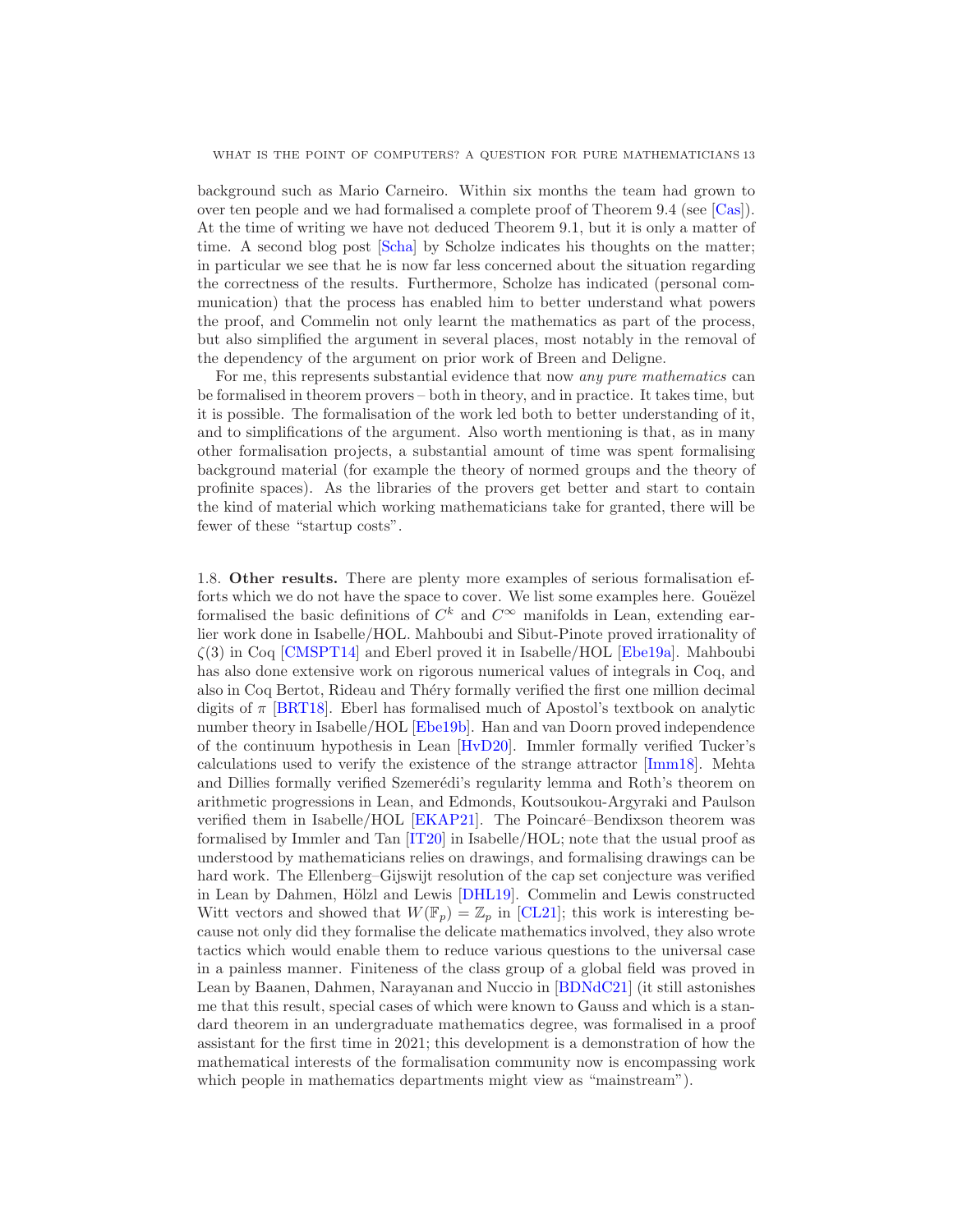There is also work in progress (at the time of writing). Teams of people who collaborate on the Lean Zulip chat [\[Zul\]](#page-27-7) are currently working on a proof of Fermat's Last Theorem for regular primes, and on Smale's theorem that it is possible to evert a sphere. A general project to formalise many basic results in the theory of schemes is also underway.

# 2. mathlib

<span id="page-13-0"></span>In this section I will give an overview of Lean's mathematics library, one of the largest monolithic collections of formalised mathematics in existence and, more importantly, one which is currently experiencing rapid growth. To a certain extent it is a personal perspective; a different point of view, which talks more about the computer science powering the library, is presented in  $[\text{mathblock>20}].$ 

The principal developer of the Lean Theorem Prover is Leonardo de Moura, who started the project in 2013. At the 2017 Big Proof conference in Cambridge it was decided to split off most of the "mathematical" part of the prover from the "core" part, and move the mathematics into a library of its own. Thus mathlib was born. At the time mathlib contained definitions of groups, rings and topological spaces, filters, a construction of the rational numbers (the naturals and integers remained in core Lean), and little else. Johannes Hölzl and Mario Carneiro became the maintainers of the library, and between them they began to slowly build more mathematics, for example, the real numbers. Hölzl had written a lot of the topology part of the repository, following the Isabelle/HOL approach which relied heavily on the concept of a filter. Carneiro wrote a robust theory of finiteness, and slowly the library began to become relevant to the "working mathematician".

The library is a free and open source project. It is monolithic in the sense that there is one definition of a group, one definition of a ring, one definition of the real numbers and so on, and all of these definitions can be imported simultaneously and interact with each other. Initially it was not clear what its goals were, other than being a place where people could experiment with doing mathematics in Lean. Mathematicians such as Scott Morrison, myself and Patrick Massot got involved at a very early stage, and because our background was in mathematics which relied on classical logic (i.e., the law of the excluded middle) and other nonconstructive axioms such as the axiom of choice, the library developed with these classical assumptions at its core. Each successful mathematics project written in Lean and powered by mathlib seemed to attract more mathematicians to its chatroom, which in turn led to more projects. Within a couple of years Lewis had formalised the p-adic numbers [\[Lew19\]](#page-26-8), myself and a team of undergraduates (Lau, Hughes, Livingston and Fernández Mir) formalised schemes  $[BHL^+21]$ , Dahmen, Hölzl and Lewis formalised the 2017 Ellenberg–Gijswijt Annals proof of the cap set conjecture [\[DHL19\]](#page-24-2), and Massot, Commelin and myself formalised the definition of a perfectoid space [\[BCM20\]](#page-23-3). Each of these projects could not have happened without mathlib; conversely each of these projects contributed to the growth of mathlib.

Plenty of developments were also taking place which were not written up as papers, and whose main purpose was simply to grow mathlib. I supervised student projects where undergraduates could formalise material they were learning in class and add it to the library; for example Sylow's theorems (Chris Hughes), nilpotent groups (Ines Wright), conformal maps (Yourong Zang) and the Radon–Nikodym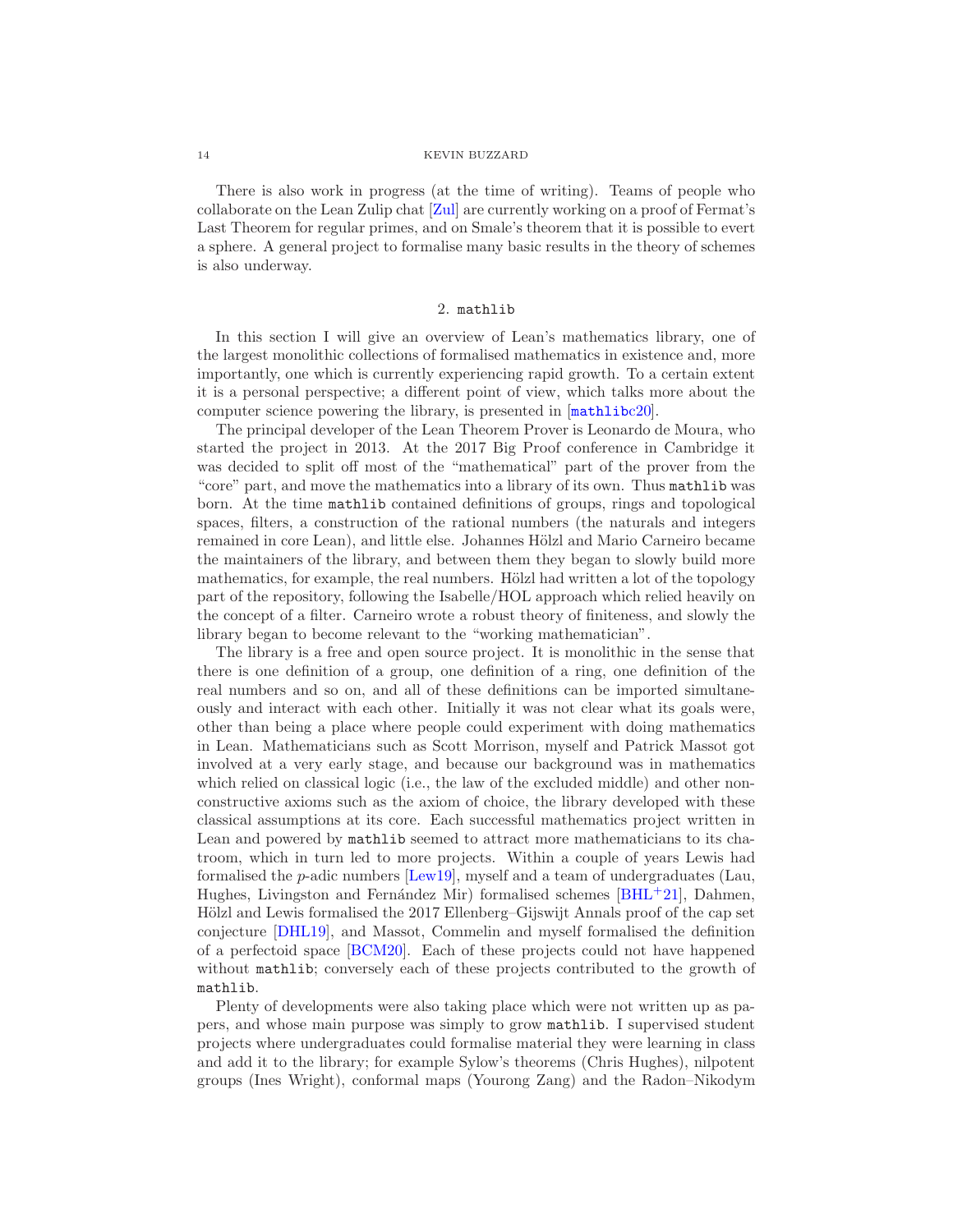theorem (Kexing Ying) were added this way. Amelia Livingston developed a theory of localisation of monoids and rings which we needed for algebraic geometry. I pushed undergraduates (Hughes, Lau, Lee) to formalise a standard Galois theory course in Lean; they developed a theory of field extensions, and the project was then taken up by a group of mathematics PhD students in Berkeley (Miller, Browning, Lutz) who finished the job, proving the fundamental theorem of Galois theory and the insolvability of the quintic [\[BL21\]](#page-24-12) (note that this was coincidentally formalised in Coq just a couple of months beforehand [\[BCMS21\]](#page-24-13)). Baanen, Dahmen, Narayanan and Nuccio formalised a proof of the finiteness of the class group of a global field [\[BDNdC21\]](#page-24-11). I was pushing algebra, but others were pushing geometry and analysis. Gouëzel and Macbeth developed a theory of manifolds, and Gouëzel and Kudryashov developed an extensive theory of single and multivariable calculus, including the implicit function theorem and the Picard–Lindelöf theorem. Gouëzel also formalised the Gromov-Hausdorff space: a metric space parametrising nonempty compact Hausdorff metric spaces up to isometry.

Morrison has developed a huge amount of category theory, and he and Topaz have now formalised the definitions of abelian categories and the beginning of the development of derived functors and homological algebra. Massot has developed valuation theory and a theory of completions of uniform spaces and of topological groups and rings. Tuma developed the theory of Jacobson rings, and I developed some of the basics of other standard ideas in commutative algebra (projective and flat modules, discrete valuation rings), and Springer, Kuelshammer, and many others have also contributed to algebra. Hölzl developed the theory of Lebesgue measure, and van Doorn formalised Haar measure. There are many more people who have made contributions (mathlib now has over 200 contributors) and new contributions are always welcome. Contributions are reviewed by the maintainers. One of the principles of the library is to do things "in the correct generality". This meant, for example, that multivariable calculus and some exotic integrals taking values in Banach vector spaces was developed first, and single variable calculus was deduced as a corollary. The library is not optimised for pedagogy or readability; the idea is to continue to make a solid foundation for the kind of mathematics which is happening in a contemporary mathematics department.

It is interesting to note that Lean seems to be learning mathematics at around the same speed as an undergraduate. In the four years which the library has been growing, it has gone from essentially zero to a solid MSc level coverage in number theory and commutative algebra, and BSc level real analysis. In complex analysis, differential geometry and representation theory it is perhaps not quite yet at final year BSc level, but things move fast and this sentence, written in 2021, will quickly date. For an up to date idea of the current status of mathlib the best idea is to take a look at the Lean community's full overview of mathlib [\[pcb\]](#page-26-9), or its summary of the undergraduate level mathematics it contains [\[pcc\]](#page-26-10).

## 3. A brief guide to type theory

<span id="page-14-0"></span>In this section we explain the basics of type theory and how it can be used as a foundation of mathematics. Many modern theorem provers use some version of type theory as their foundations. For example Isabelle/HOL and the other HOL systems use simple type theory, Lean and Coq use dependent type theory, and the various HoTT systems developed by Voevodsky and others use homotopy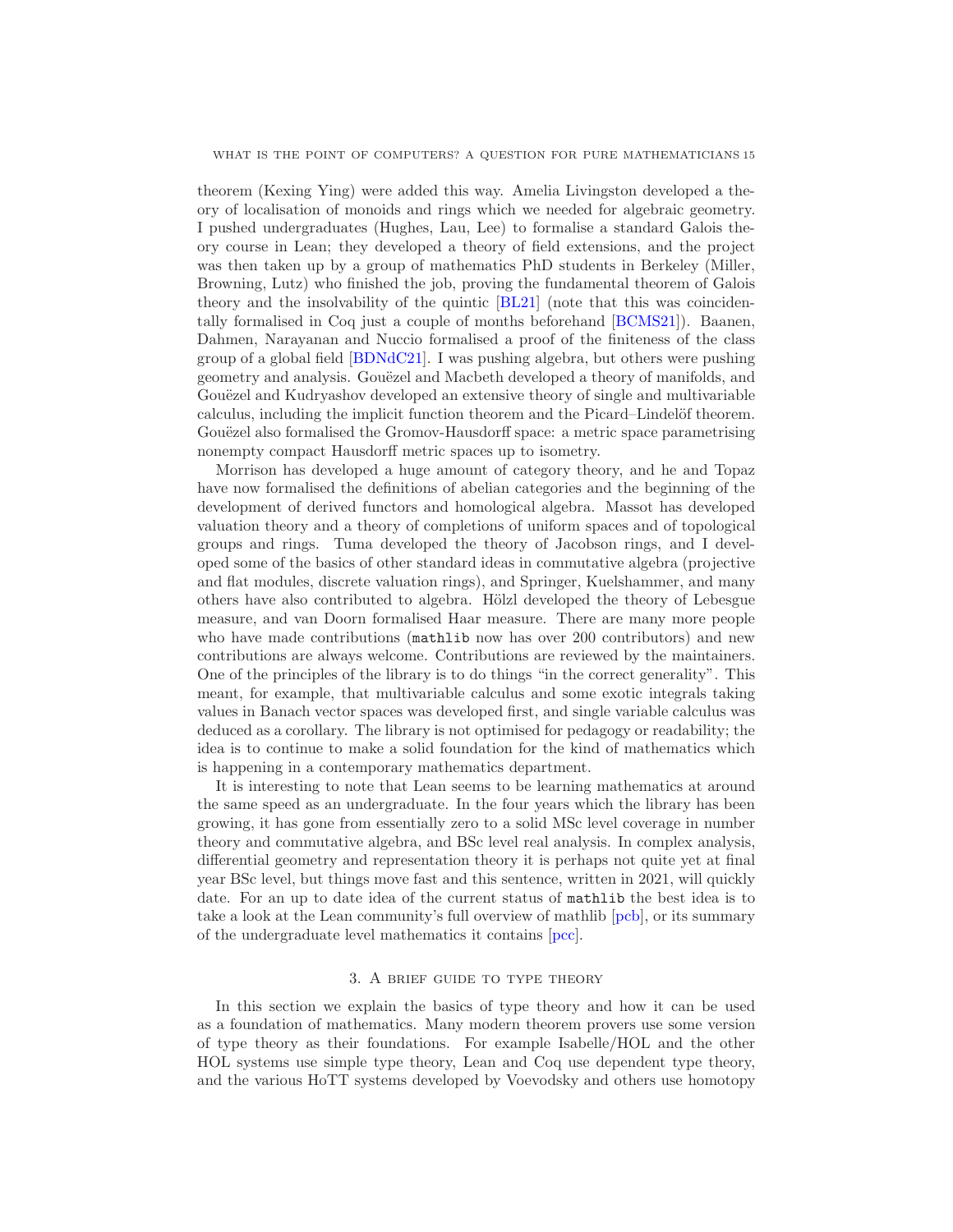type theory. There are a few computer proof assistants which use set theory – Metamath and Mizar are the two most prominent – however it is not unfair to say that nowadays most mathematics done in theorem provers is done in a type theory system, so a mathematician interested in dabbling in formal proofs should at least know something about the basics, which is what this section attempts to describe.

<span id="page-15-0"></span>3.1. What is a type? Mathematicians nowadays are used to seeing the word "set" floating around when it comes to basic definitions. For example, we are told that a group is a set equipped with a multiplication such that some axioms hold. We're not told what a set is though; a course on ZFC set theory tells us a list of properties which sets have, but they don't tell us what a set is. Indeed in this context the word "set" has no formal definition; it is simply the generic term for an object in our model of the axioms of mathematics, and we build other mathematical objects on top of this basic object.

In definitions such as the definition of a group, the word "set" is being used to mean no more than "collection of elements". In type theory, the role of a "collection of elements" is played by the type. A type is a collection of terms. The definition of a group in type theory: a group is a type equipped with a multiplication such that some axioms hold. The only difference is the notation: the set-theoretic  $a \in X$  is replaced by the type-theoretic a : X.

As mentioned above, those of us who have been to a set theory class will know that, when using set theory as a foundation of mathematics, everything is a set. For example the elements of a group are, strictly speaking, also sets, so one could in theory talk about their elements too, although within the context of group theory such questions would not be mathematically meaningful, as they are not isomorphisminvariant. In type theory this is not possible; the elements of a type are called terms, and in general terms are not types. In type theory, everything is a term, and every term has a type, but not every term is a type. For example, in type theory  $37\pi^2$  is a term, whose type is R, the type of real numbers. We write  $37\pi^2$ : R. However  $x : 37\pi^2$  does not make sense, because  $37\pi^2$  is not a type. In a set-theory based theorem prover, questions such as asking if the trivial group is an element of the Riemann zeta function would make sense but its meaning would be unmathematical – it would depend on implementation decisions. Type theory thus provides a basic check that what you are writing has mathematical meaning.

In a type theory system, the type  $\mathbb R$  is still built from  $\mathbb Q$  as equivalence classes of Cauchy sequences, or via Dedekind cuts, or as another of the standard constructions; the mathematical part of the story is identical to the set theory set-up, it is just that the language used is slightly different (types and terms, rather than sets and elements).

One difference between types and sets however is that types  $don't$  mix: distinct types are disjoint. This has practical advantages when formalising mathematics because it provides a strong check that the mathematics you're typing makes sense: in type theory, if q is an element of the group  $G$ , then the only type that q can ever be a term of is  $G$ .

This approach does however have consequences which can initially come as a shock to a mathematician. For example one could make a type representing the positive reals  $\mathbb{R}_{>0}$  and a type representing the reals  $\mathbb{R}$ , but if a term x had type  $\mathbb{R}_{>0}$  then x itself would not strictly speaking have type  $\mathbb{R}$ ; I stress again that every term has a *unique* type. To make a term of type  $\mathbb{R}_{>0}$  one has to give two pieces of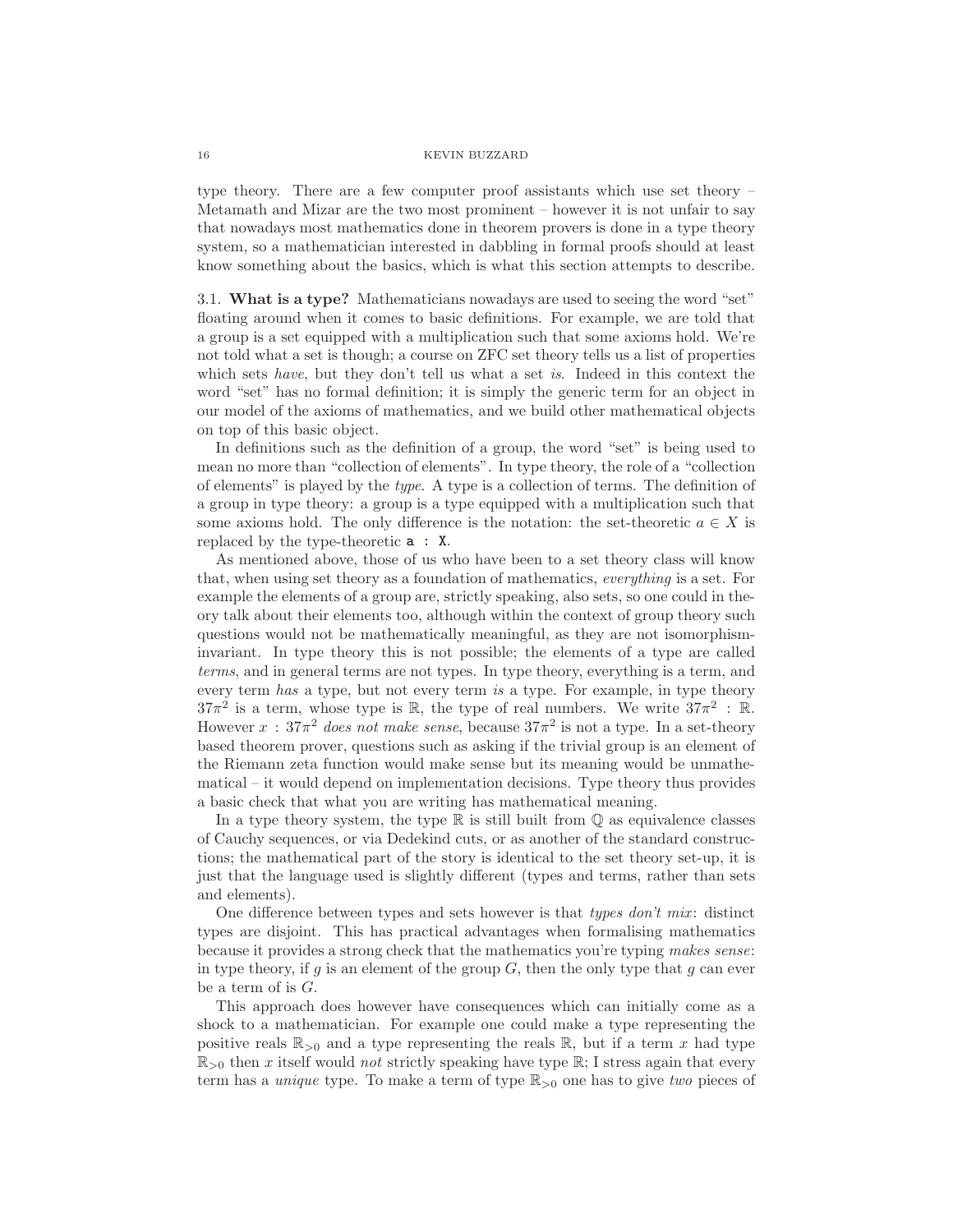data: a real number, and a proof that it is positive. A term of type  $\mathbb{R}_{>0}$  is an object corresponding to this pair, so strictly speaking it is not a real number, and a type theory based system will hold you to this. However of course there is a canonical map from  $\mathbb{R}_{>0}$  to  $\mathbb{R}$  – you just throw away the proof. More generally, a type theory system could well have a *coercion system*, consisting of a collection of "invisible" functions" mapping types to other types in the way which mathematicians would expect. For example given a term of type  $\mathbb{R}_{>0}$  it might well be possible to feed it into a function which is expecting a term of type  $\mathbb{R}$ ; the system will just throw away the proof of positivity and use the underlying real number anyway. Mathematicians use these invisible functions everywhere, often without noticing. We have already mentioned above that in a foundational system the real numbers need to be built using one of the standard constructions, for example via Cauchy sequences. In particular a rational number is not literally a real number. However, taking Lean as an example, if one has a term  $x : \mathbb{Q}$  then one can simply write  $x : \mathbb{R}$  to get the corresponding real number, although a careful inspection of the corresponding term will unearth the fact that the real number is actually called  $\uparrow x$ , indicating that a coercion has been applied. The coercion is a ring homomorphism, and Lean has a "normalise casts" tactic [\[LM20\]](#page-26-11) which knows this and will apply theorems such as  $\uparrow$  $(x+y)=\uparrow x+\uparrow y$  and  $\uparrow (x^*y)=\uparrow x^*\uparrow y$  automatically (before this tactic had been written, doing mathematics which involved switching between the naturals, integers and rationals could be quite frustrating because of these invisible maps). In summary then, type theory forces you to think more precisely about the actual objects you are working with, however tactics can be used to manipulate these objects the way we usually manipulate them. Learning how to "steer" mathematics in a theorem prover this way simply comes from practice.

<span id="page-16-0"></span>3.2. Inductive types. I have already mentioned that in a type theory system the definition of the real numbers is the same as in a set theory system – it is Cauchy sequences, or Dedekind cuts, or whatever your favourite construction of the reals is. Similarly the usual definitions of the rationals and integers as quotients work just as well in type theory as they do in set theory. But one place where the type-theoretic and set-theoretic foundations of mathematics differ is in the definition of the natural numbers. The natural numbers are a foundational object in mathematics – they are typically the first example of an infinite object to be born  $-$  so it is perhaps unsurprising that different foundational systems will treat them in different ways.

In ZFC set theory, the existence of the set of natural numbers is postulated as an axiom, namely the axiom of infinity. Type theories such as Lean's instead allow the user to define custom inductive types. Such types include the naturals and other recursively-defined constructions. Implementation details of this so-called calculus of inductive constructions [\[CP88\]](#page-24-14) differ between systems; the rest of this section explains details which are specific to Lean's type theory, but much of what I say applies to Coq and Agda, other popular type theory provers.

In Lean, the definition of the naturals looks like this:

```
inductive nat
| zero : nat
| succ (n : nat) : nat
```
This definition says "zero is a natural number, the successor of a natural number is a natural number, and that's it". As one might guess, this inductive construction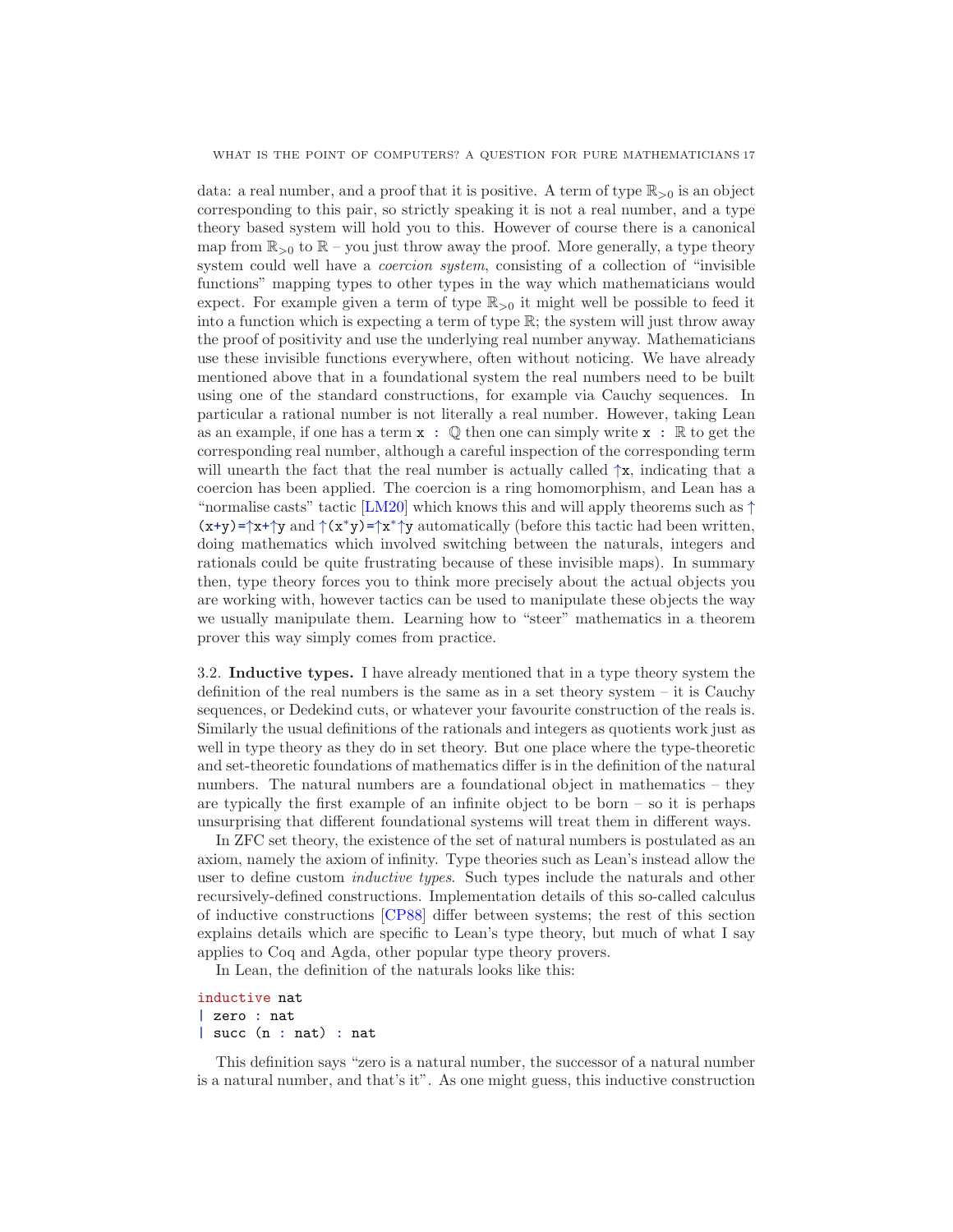can be used to construct far more exotic types, but one can show that any type which can be defined using the rules of the calculus of inductive constructions corresponds to a set which can be built using the usual axioms of set theory.

Let us see what goes on under the hood when the naturals are defined as an inductive type. When such a definition is made, a new type nat appears in the system, as does the term nat.zero and the function nat.succ : nat  $\rightarrow$  nat. The latter terms are called constructors: they are ways to make natural numbers. However one more thing also appears, namely the *eliminator* for the type  $-$  the object which enables the user to construct functions whose domain is the naturals and whose codomain is something else. It represents the idea that the only way that one can construct naturals is via nat.zero and nat.succ, and it states that to define a function out of the naturals, it suffices to  $(1)$  say where  $nat-zero$  goes, and (2) to say where nat.succ n goes, given where n went. In other words, it is the principle of recursion.

So this is how new inductive types are born in Lean; after their definition they, together with their constructors and eliminator, are automatically added by the proof assistant to the system as new constants, or axioms, or however you would like to think of them. There are of course precise rules telling us the exact form of the eliminator for a given inductive type; we do not go into these here. From a foundational point of view this approach, where new axioms appear "by magic" as types are constructed, is very different to the set-theoretic viewpoint, however in [\[Wer97\]](#page-27-8) it is shown that type theory with these constructions is equiconsistent with set theory. The strategy of the proof is to make a model of set theory within type theory, and to make a model of type theory within set theory. For a more precise statement, one has to be more precise about exactly what kind of type theory one is working with. For example Mario Carneiro's MSc thesis [\[Car\]](#page-24-15) shows that Lean's type theory is equiconsistent with ZFC plus countably many inaccessible cardinals.

It is worth noting, and quite amusing, that equality itself is defined as an inductive type in many type theory systems. This is in contrast to set theory, where equality is typically considered as part of the logic. Indeed, equality in type theory is generally more subtle than in set theory. Here is Lean's definition of equality:

# inductive eq {X : Type} :  $X \rightarrow X \rightarrow$  Prop | refl (a : X) : eq a a

The slightly unnerving  $X \to X \to Prop$ , bracketed as  $X \to (X \to Prop)$ , means that equality is a function which takes in an element of  $X$  and outputs a function which takes in an element of **X** and outputs a Proposition, that is, a true-false statement. In other words, if a and b are terms of type X then eq a b is a truefalse statement. Using the usual notation  $a = b$  for eq a b, we see that equality of terms of a type X is an inductive type with one constructor, namely eq.refl a, a proof that  $a = a$ . It turns out that from this definition we can *prove* all the usual properties of equality! The eliminator for the equality type is the substitution property, that if  $a = b$  then given a term of type  $P(a)$  we can get a term of type  $P(b)$ . It is a rather pleasant game to go on from this to deduce that equality is both symmetric and transitive (for more details on this see for example [\[Buzb\]](#page-24-16)). Of course, whilst it is of interest to some to see how basic properties of equality can be proved within a type theory system, it is also worth stressing that to use a computer theorem prover one does not have to know anything about them.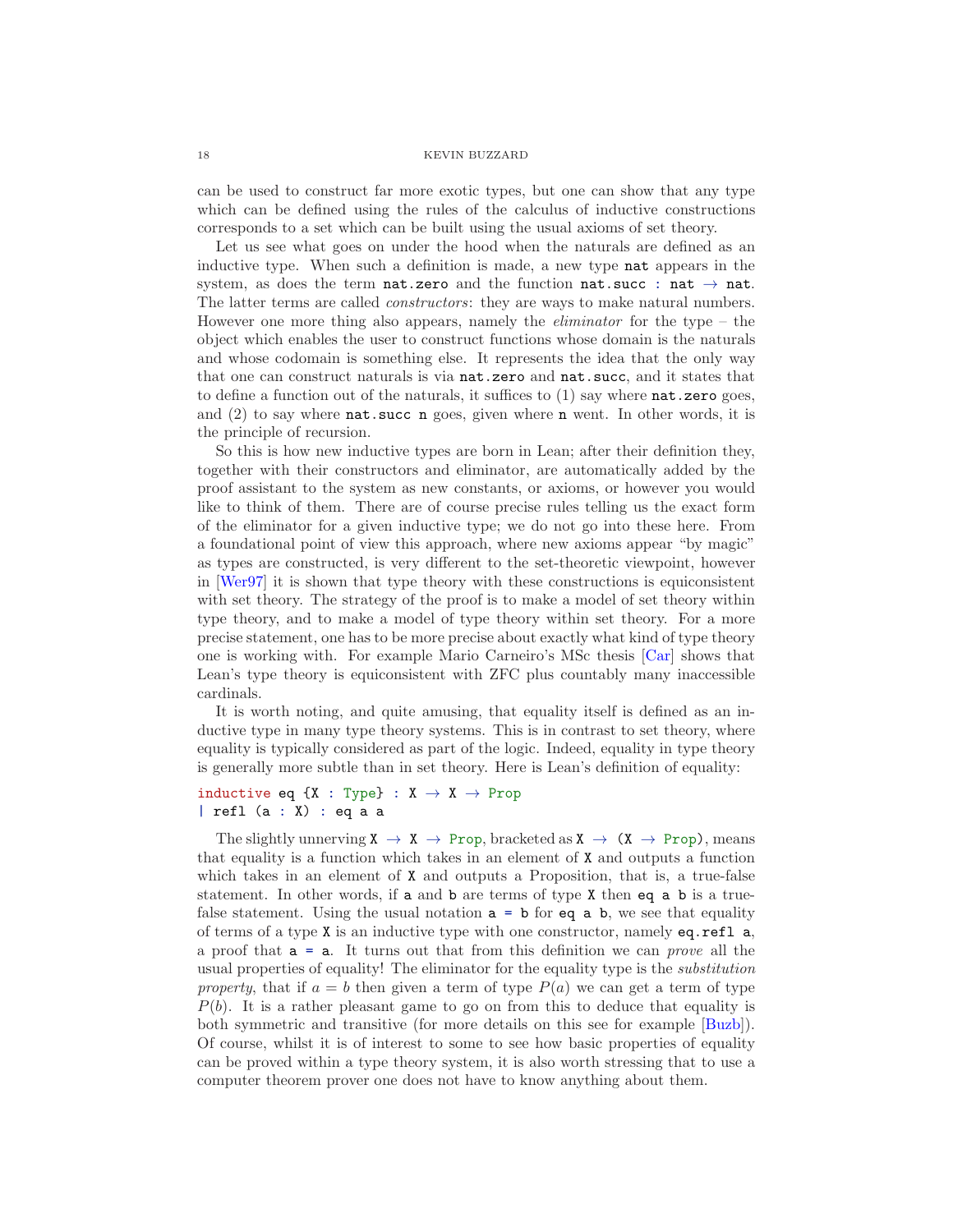WHAT IS THE POINT OF COMPUTERS? A QUESTION FOR PURE MATHEMATICIANS 19

<span id="page-18-0"></span>3.3. Dependent types. Lean and Coq both use a version of type theory called dependent type theory, so it is perhaps worth taking some time to explain what a dependent type is. Imagine  $X$  is a geometric object, for example a real manifold. Say that we have a vector bundle on  $X$ , that is, for each point  $x$  of  $X$  a vector space  $V_x$  (which varies smoothly with x in some appropriate sense). A section of this bundle is a function which takes as input a point  $x$  in  $X$  and outputs an element of  $V_x$ . From a foundational point of view there are two ways to think about such a section. One could regard this section as a function from  $X$  to the disjoint union of the  $V_x$ , sending  $x \in X$  to an element of  $V_x$ . Alternatively one could regard it as a slightly stranger kind of "function" which has domain  $X$  but whose codomain varies according to the input. There are times in mathematics when taking the disjoint union of the codomains is a natural thing to  $d\sigma$  – for example in the example above, the disjoint union of the  $V_x$  is naturally a space V sitting above X. However there are also times when taking the disjoint union is quite unnatural. For example, in algebraic geometry one way of defining the sections of the structure sheaf on an affine scheme  $Spec(R)$  is functions which send a prime ideal P of R to an element of the localisation  $R_P$  of R at P, and the disjoint union of the  $R_P$  as P varies over the prime ideals of  $R$  has no natural algebraic structure. The set or type consisting of the disjoint union of these local rings is typically not part of the mental model which an algebraic geometer has when describing these sections.

These kinds of "functions" which have a well-defined domain, but a codomain which can vary according to the input, are called dependent functions. Not all proof assistants have such functions; for example Isabelle/HOL (a powerful proof assistant which contains a lot of analysis and analytic number theory) and various other HOL systems do not have them, which means that certain constructions in geometry are more convoluted than in Coq or Lean. See for example [\[BPL21\]](#page-24-17), which defines schemes in Isabelle/HOL but which has to build a new implementation of ring theory from scratch in order to do so.

<span id="page-18-1"></span>3.4. Examples. Let us take a look at some examples of what mathematics looks like in a theorem prover based on type theory. I give these examples mainly to convince the reader who has been brought up using the language of set theory that there really is very little difference.

Here is what the claim that  $\sqrt{2}$  is not rational looks like in Isabelle/HOL:

theorem sqrt2\_not\_rational:

"sqrt 2  $\notin$   $\mathbb{Q}$ "

You can see the proof on Isabelle's Wikipedia article [\[Wik\]](#page-27-9). The fact that 2 is a term of a type and not a set, or an element of a set, is invisible.

Here is some more advanced mathematics, written in Coq:

## Lemma prod\_Cyclotomic n :

 $(n > 0)$ %N -> \prod\_(d <- divisors n) 'Phi\_d = 'X^n - 1.

This is the statement that the product of the dth cyclotomic polynomials over  $d \mid n$  is  $X^n - 1$ . Note the hypothesis  $n > 0$ , an assumption which a human would typically omit; computers are very picky with such "edge cases".

Here is the definition of a perfectoid ring in Lean, taken from the Lean perfectoid spaces website [\[BCM\]](#page-23-4) which accompanies the article [\[BCM20\]](#page-23-3).

/-- A perfectoid ring is a Huber ring that is complete, uniform,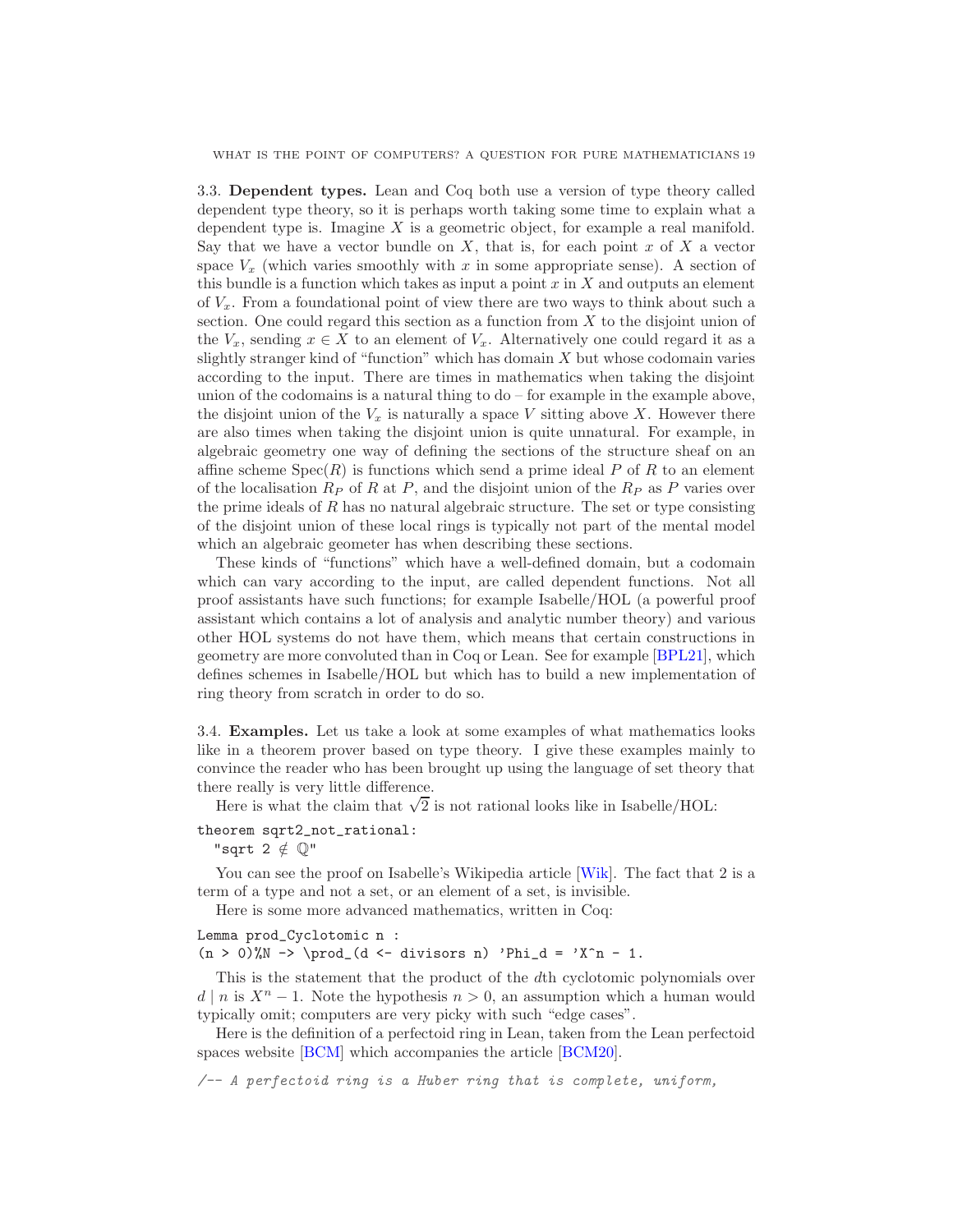```
that has a pseudo-uniformizer whose p-th power divides p in the
    power bounded subring,
and such that Frobenius is a surjection on the reduction modulo p.-/
structure perfectoid_ring (R : Type) [Huber_ring R] extends
    Tate_ring R : Prop :=
(complete : is_complete_hausdorff R)
(uniform : is_uniform R)
(ramified : \exists \varpi : pseudo_uniformizer R, \varpi<sup>^</sup>p | p in R<sup>°</sup>)
(Frobenius : surjective (Frob R^{\circ}/p))
```
The comment at the top of the code is the "docstring" for the code – this is the human-readable explanation of what the Lean definition perfectoid\_ring represents, and this docstring is visible when you hover your cursor on the word perfectoid\_ring in some Lean code; if you are running the code in an IDE such as Microsoft VS Code then right-clicking on this word will jump you to the definition.

The Lean definition pretty much coincides with the human definition. If  $R$  is a Huber ring which is a Tate ring (these are technical properties of topological rings), then we say  $R$  is a perfectoid ring if it is complete, uniform and satisfies a couple of technical properties. The point to observe is that the computer code is no more or less difficult than the human definition.

<span id="page-19-0"></span>3.5. Foundations. In my experience, mathematicians often have very little interest in the technicalities of the logical foundations of their subject – they cannot list the axioms of set theory, but they know from experience what is "legal mathematics". The controversies of the early 20th century about whether nonconstructive methods are allowed in mathematical proofs have long ago died down; working mathematicians use the law of the excluded middle all over the place, and many use the axiom of choice in some form or another (indeed countable dependent choice can be invoked almost without one noticing). A typical research mathematician will have gone to at most one course on the foundations of mathematics; in such a course one typically learns that Zermelo–Frankel set theory with the axiom of choice, or ZFC, can be used as a foundation for much of mathematics. Indeed it can be used for essentially all of mathematics up until the 1960s; however Grothendieck's super-general cohomology theories developed in SGA4 introduced a new "axiom of universes" (the assertion that every set is an element of a set which is a model of  $ZFC$ ). This axiom cannot be proved from the axioms of  $ZFC$ , by Gödel's theorem. The original proofs of the Weil conjectures in theory used this axiom in the weak sense that at the time the only reference for  $\acute{e}t$  and cohomology was SGA4. However Deligne and others point out in  $SGA4\frac{1}{2}$  that the theory of étale cohomology, and hence the proof of the Weil conjectures, can be set up within ZFC alone. Readers interested in the contortions that one has to go through in order to do this can look at the Set Theory section of the Stacks project, for example here [\[Sta18,](#page-27-10) [Tag 000H\]](https://stacks.math.columbia.edu/tag/000H). For a more extreme example, see section 4 of [\[Sch17\]](#page-27-11), where we see a Fields Medallist forcing a more elaborate theory into ZFC.

My personal opinion is that whilst ZFC was a wonderful foundation for much of early 20th century mathematics, the lack of a universe axiom now means that it is becoming more and more of an effort to get parts of modern mathematics to fit into it. In books and papers dealing with infinity categories or condensed mathematics it is not at all uncommon to see universes showing up, and I do wonder whether now it is time for mathematicians to begin embracing universes, as Grothendieck was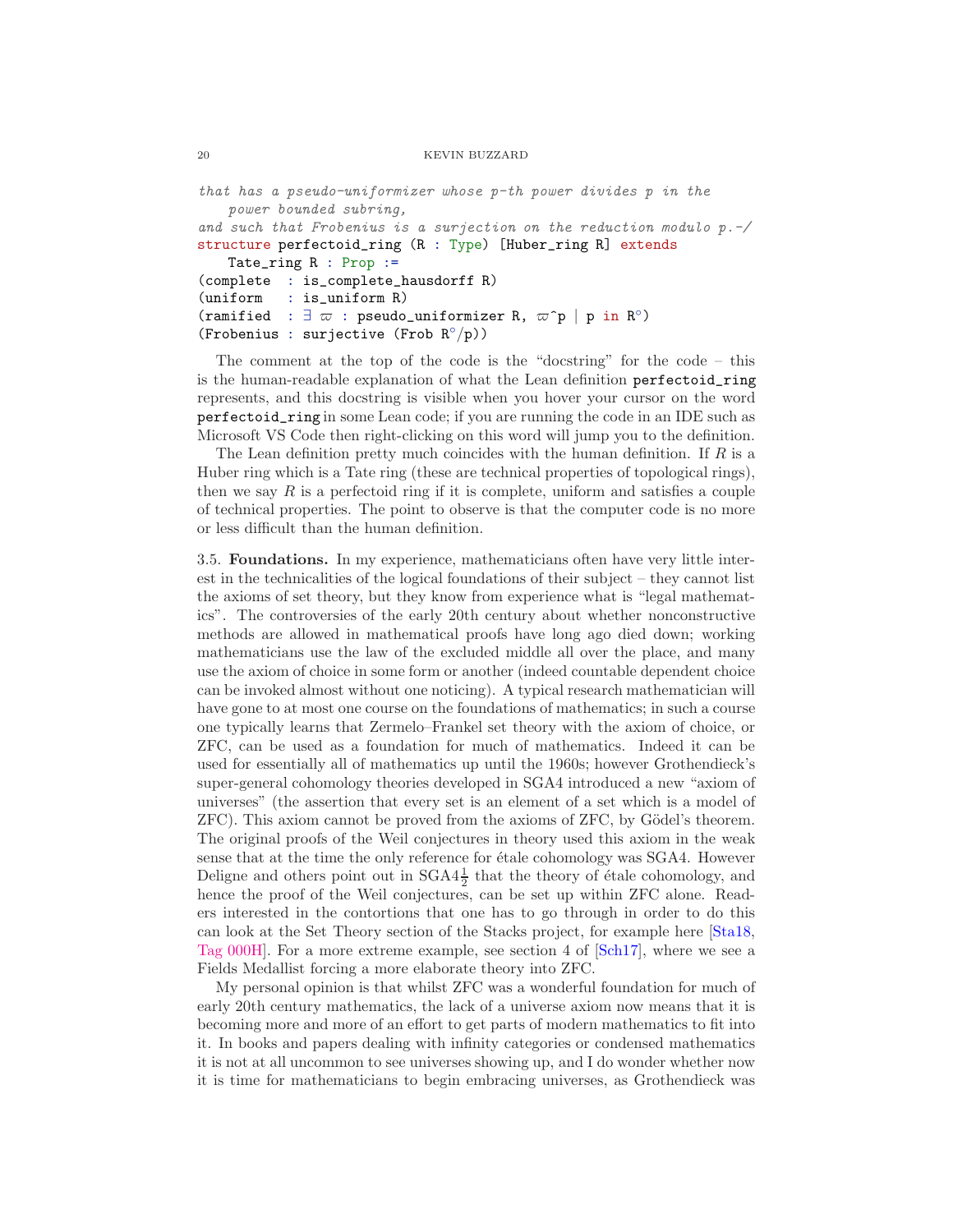encouraging us to do since the 1960s. Coq's type theory and Lean's type theory both contain universes as part of the foundations, however mathematicians can choose not to use them if they so desire.

# 4. The Future

<span id="page-20-0"></span>In this section I describe some of the plausible consequences of formalising mathematics in a computer theorem prover. I also highlight some things which I believe will remain out of reach for some time yet. Patrick Massot's more extensive observations [\[Masb\]](#page-26-0) are also well worth a read (indeed several of my ideas here were formed after conversations with Massot).

<span id="page-20-1"></span>4.1. A new kind of mathematical document. Right now, an author of a textbook or research paper has to decide how much background material to assume, and which techniques they will regard as standard in the arguments they present. In other words, they have to decide where to start, and how fast to go. If a potential reader (for example a new PhD student, or an undergraduate interested in the area) does not have the necessary prerequisites then it will be far more difficult for them to get anything out of the paper.

Computer formalisation offers the possibility of a new kind of mathematical document, where the *reader* can make the decisions about how much detail is visible. Patrick Massot has been experimenting with such documents. A preliminary version of his vision can be seen at his Sphere Eversion Project web pages [\[Masa\]](#page-26-12). This is a project whose main goal is to formalise in Lean a proof of Smale's theorem saying that a sphere can be turned inside out (or more formally, that there is a homotopy of immersions between the identity immersion of  $S^2$  in  $\mathbb{R}^3$  and the antipodal immersion). At the time of writing, the proof is not yet fully formalised, but it is only a matter of time. The blueprint is written in L<sup>AT</sup>EX, but using plasTeX it has been converted into a web page with live Lean links. Right now these links take you to static web pages containing Lean code, but tools are currently being developed which will change this. Alectryon is a program available for Coq and Lean which can turn compiled code into web pages. Tools like Alectryon will enable us to make documents which will allow links to dynamic web pages displaying anything from mathematical details to interactive pictures, in a human-readable form, and which will allow one to keep digging right down to the axioms, although of course it is unlikely that anyone would like to go down this far.

There are already variants of this idea in existence, Lamport's idea of a "structured proof" came from a desire to encourage mathematicians to write far more details down in their papers, but one can see why such a proposal would not go down well. Here we can let automation do part of the work for us. The Metamath proof assistant also offers similar functionality already, because Metamath has very little automation and hence drilling down to the axioms is essentially the same as inspecting the proof.

One could also imagine error-free undergraduate textbooks also written in this way, where statements which a student cannot understand (perhaps because they are ambiguous) can be inspected in more details until difficulties are resolved.

<span id="page-20-2"></span>4.2. Semantic search in a mathematical database. One thing that is not going to happen any time soon, is some kind of revolution where all mathematicians start writing all their papers in a formal proof assistant. Whilst one might expect a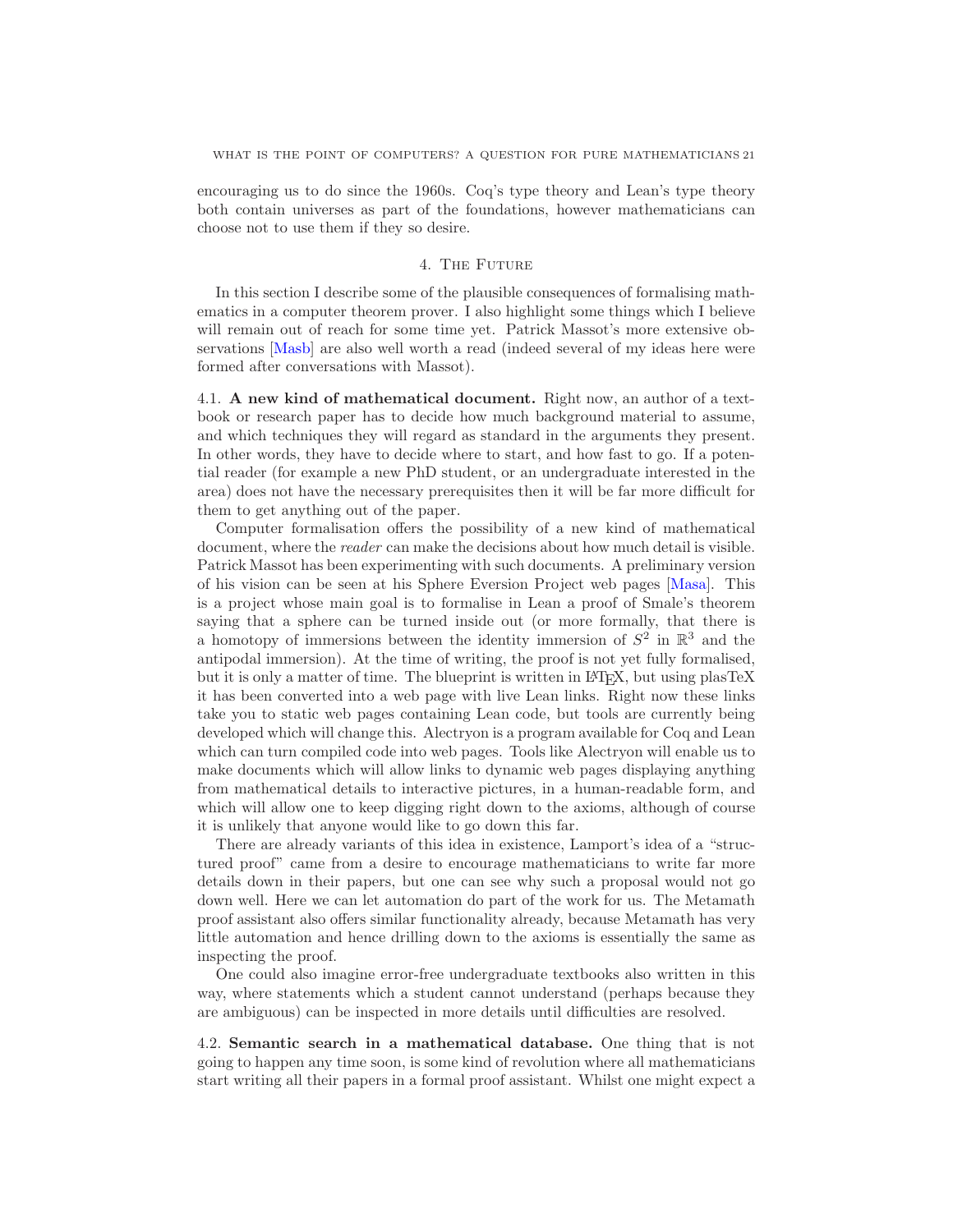future where some papers are partially, or even completely formalised in a theorem prover (see for example [\[GS19\]](#page-25-15), [\[SB19\]](#page-27-12) and [\[KHNY21\]](#page-26-13)), this kind of approach will not become the norm any time soon. Faced with this reality, how will formalised mathematics be able to keep up with the frontiers of mathematics?

I have already mentioned Tom Hales' 2017 "Big Conjectures" talk at the Newton Institute in Cambridge. In the talk [\[Hal\]](#page-25-10), Hales argues for a formalised version of Math Reviews/Zentralblatt. That is, a website whose role is to formally state the results being announced in the main mathematical journals. Note that such a project is nowhere near as far-fetched as the idea of formalising mathematical proofs in real time; theorem statements are far easier to formalise.

The issue with Hales' plan, as he points out in the talk, is that to be able to formalise statements of theorems in even a part of modern mathematics such as the Langlands philosophy, one would have to define all of the basic objects which mathematicians in this area use. In the Langlands philosophy this would include, but be by no means limited to, definitions of automorphic forms and automorphic representations, Galois representations, abelian varieties, the rings defined by Fontaine and used to do p-adic Hodge theory, schemes, all the cohomology theories used in the area, perfectoid spaces, adeles and ideles,. . . . The Lean community has over the last few years pushed hard to get some of the main definitions of modern research mathematics into mathlib. At Imperial College alone we currently have Oliver Nash developing the basics of the theory of Lie Algebras so we can talk about centres of universal enveloping algebras, María Inés de Frutos-Fernández developing the theory of adeles and ideles of global fields with an eye on the statements of class field theory, Amelia Livingston developing group and Galois cohomology, Jujian Zhang developing sheaf cohomology with an eye on GAGA, and Ashvni Narayanan developing the basics of Iwasawa theory in her PhD thesis. I have already mentioned the work of myself, Massot and Commelin defining perfectoid spaces. The work of Scott Morrison, Bhavik Mehta, Justus Springer and Adam Topaz has recently enabled us to start developing the theory of sheaves on sites and homological algebra, so cohomology theories are now not too far away. Of course much remains to be done, but we are hoping that the idea of being able to formally state the theorems of Annals and Inventiones algebraic number theory papers in Lean will soon become a reality.

A related project is formalising tags in the Stacks Project. The Stacks Project [\[Sta18\]](#page-27-10) is a gigantic online database of algebraic geometry, freely accessible online. When printed out, it fills over 7000 pdf pages. Formalising all the proofs in the database would be an extremely arduous task involving many person-decades of work with current technology. In theory it is possible, however one would need a team who were experts in both algebraic geometry and in formalisation. Furthermore, for it to actually happen, the incentive structure in academic mathematics would have to change drastically. Publishing papers in prestigious computer science conference proceedings explaining how you developed the basic theory of Cohen–Macauley rings and modules in a theorem prover (and of course such work would be publishable in a prestigious computer science conference proceedings – nobody has ever done it before) is perhaps not something which is recognised by promotions committees.

However there is a solution available to us right now. Formalising just the definitions and theorem *statements* in the Stacks Project is a much simpler task.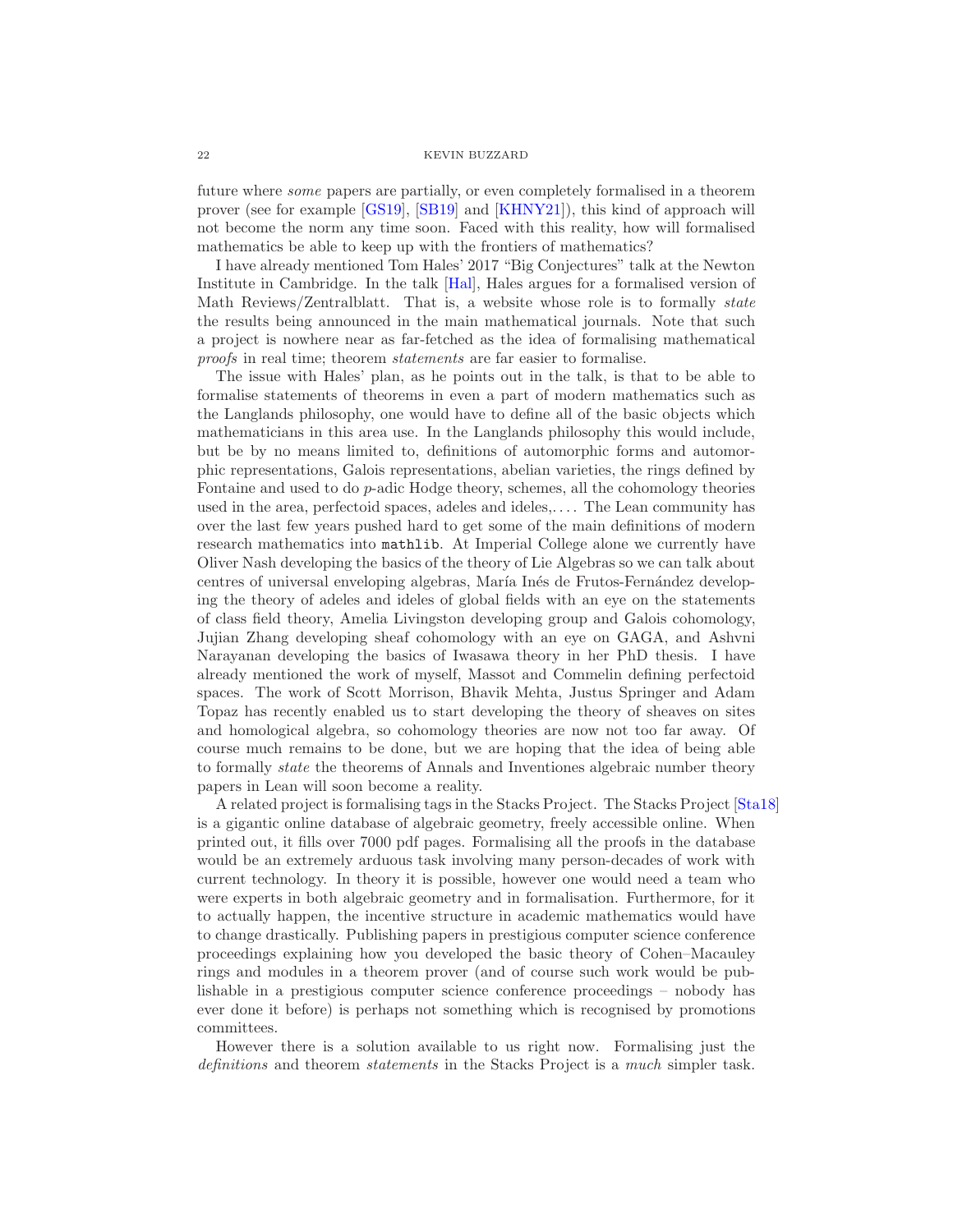Anybody interested in algebraic geometry would be more than welcome to learn Lean by attempting to formalise statements in Stacks Project tags. Point your web browser to the Lean Zulip instance [\[Zul\]](#page-27-7) and ask where to get started in the #new members stream.

The reason that building such databases is important is that they will enable the community to build tools the likes of which mathematicians have never seen before. Let's imagine that all the definitions and theorem statements in the Stacks Project have been formalised in Lean or some other theorem prover. A "hammer" is a tool which runs inside a theorem prover and which can attempt to construct mathematical arguments by piecing together results in a database. The original hammer was Isabelle/HOL's *Sledgehammer* [\[PB10\]](#page-26-14). The cleverness behind such tools is the ability to isolate which of the many results in the database look the most useful, and to concentrate on these when attempting to prove the required result. Now consider a PhD student who is beginning to learn algebraic geometry. Such a student would then be able to ask the theorem prover a question, and the prover could attempt to use the database to answer the question positively (by piecing together a proof) or negatively (by producing a counterexample, like the website  $\pi$ -base  $[DC]$  is doing for counterexamples in topology). The resulting output of the computer would be able to explicitly point to references in the literature, or direct proofs of the claims it is making in its argument. This sort of tool – computer assisted learning – has the potential to beat the techniques currently used by PhD students ("google hopefully", "page through a textbook/paper hopefully", "ask on a maths website and then wait", "ask another human") hands down. But as I have stressed before, the main thing which is missing is the database of theorems, and it is up to us to construct it. The sooner it is there, the sooner the tools will appear. And the bigger the database gets, the more powerful the tools will become.

<span id="page-22-0"></span>4.3. Checking proofs. Some computer scientists have argued that mathematicians are sloppy, and our literature has errors in, and that this problem can be solved with computer proof assistants. Such an argument might initially look plausible, and I myself was a proponent of it a few years ago, but it does not stand up to much scrutiny. Firstly, the experts in our community know which results can be relied upon. Secondly, many errors are not serious and can be fixed. Thirdly, the more serious instances of this problem cannot be solved with computer proof assistants right now anyway. A great example is Mochizuki's claimed proof of the ABC conjecture [\[Moc21\]](#page-26-15). This proof has now been published in a serious research journal, however it is clear that it is not accepted by the mathematical community in general. One could challenge Mochizuki, or indeed anyone, to formalise the proof in a computer theorem prover. However this would be a completely unreasonable thing to do. A computer formalisation is not expected of other proofs appearing in our literature. Furthermore, the key sticking point right now is that the unbelievers argue that more details are needed in the proof of Corollary 3.12 in the main paper, and the state of the art right now is simply that one cannot begin to formalise this corollary without access to these details in some form (for example a paper proof containing far more information about the argument).

What *would* however be feasible is for mathematicians to formalise *parts* of technical work, or to get others to do so. There might be several reasons to do such a thing – Commelin and his team have already shown that theorem provers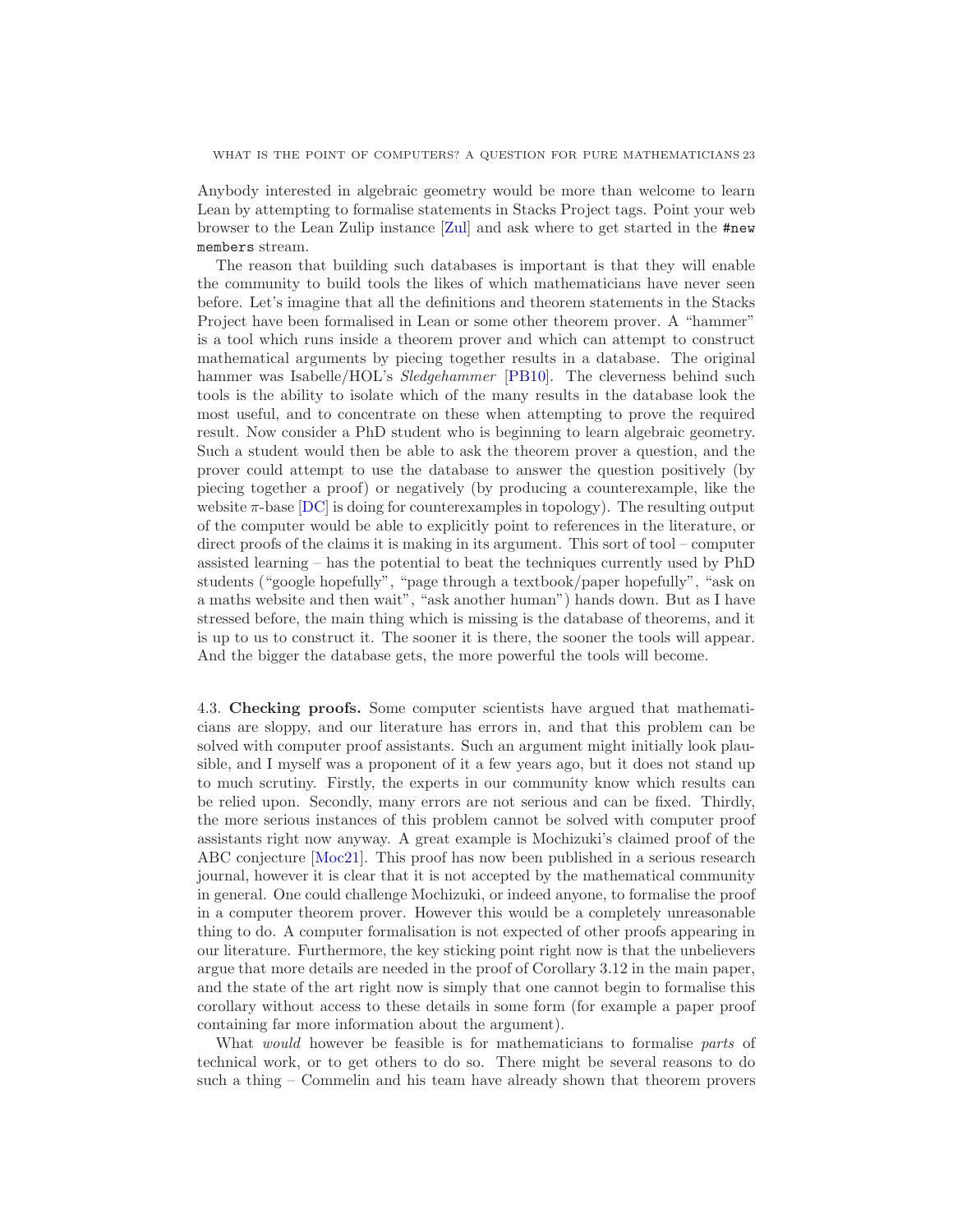can be used to check parts of complex proofs which humans might find it difficult to plough through, whilst learning about the mathematics in the process.

<span id="page-23-0"></span>4.4. Teaching. I have heard students say "I think my proof is OK" when talking about their homework. Computer proof assistants are able to tell them immediately if this is so – as long as the student has taken the trouble to learn the language of the proof assistant. Should we be teaching undergraduate mathematicians how to use computer proof assistants? I certainly think so. Patrick Massot in Orsay and myself at Imperial College London are both teaching undergraduate-level courses which do precisely this.

Students want feedback on their work as soon as possible. A computer proof assistant can supply it immediately.

Beginner students can be confused about the basics. What is the difference between  $\forall \epsilon > 0, \exists \delta > 0, \ldots$  and  $\exists \delta > 0, \forall \epsilon > 0, \ldots$ ? Once these systems become easier for mathematicians to use, students can experiment for themselves with wellchosen examples supplied by a lecturer and begin to understand what is going on. I was once told by a student "I did not understand equivalence relations, so I formalised them in Lean, and then I understood them". Forcing students to think pedantically and logically can be good for them.

It is however worth stressing that asking a weak student to both keep up with your course and to simultaneously learn how to use a computer theorem prover is clearly asking too much from that student. The provers need to become easier to use, perhaps with graphical interfaces and documentation more appropriate for mathematicians. Asking people to change the way they teach is of course asking a lot. However, mathematics education experts will be only too happy to tell us that our preferred medium – "write for an hour on a board" – is becoming less and less appropriate for our students, who like to learn things by watching 5 minute videos or playing with interactive toys. Can we make abstract mathematics more interactive? I suspect that we can. The more people who understand how to use these machines, the sooner the new ideas will come.

<span id="page-23-1"></span>4.5. Other ideas. I do not claim to have exhausted the possibilities here. The people who designed the CD in the 1980s surely could not envisage music services like YouTube and Spotify, or the audiobook. The people who started to think about how to make typesetting of books look good on a computer screen surely did not envisage devices like the Kindle. It is time to look beyond how we usually teach and learn mathematics, and try to understand how we as a community of mathematicians can use the inevitable digitisation of mathematical material as a tool to make our lives, and the lives of our students, better. As Carneiro once said, you can't stop progress.

## <span id="page-23-2"></span>**REFERENCES**

<span id="page-23-4"></span>[BCM] Kevin Buzzard, Johan Commelin, and Patrick Massot, *Lean perfectoid spaces*, <https://leanprover-community.github.io/lean-perfectoid-spaces/>, Accessed: 30-11-2021.

<span id="page-23-3"></span>[BCM20] , *Formalising perfectoid spaces*, Proceedings of the 9th ACM SIGPLAN International Conference on Certified Programs and Proofs, CPP 2020, New Orleans, LA, USA, January 20-21, 2020 (Jasmin Blanchette and Catalin Hritcu, eds.), ACM, 2020, pp. 299–312.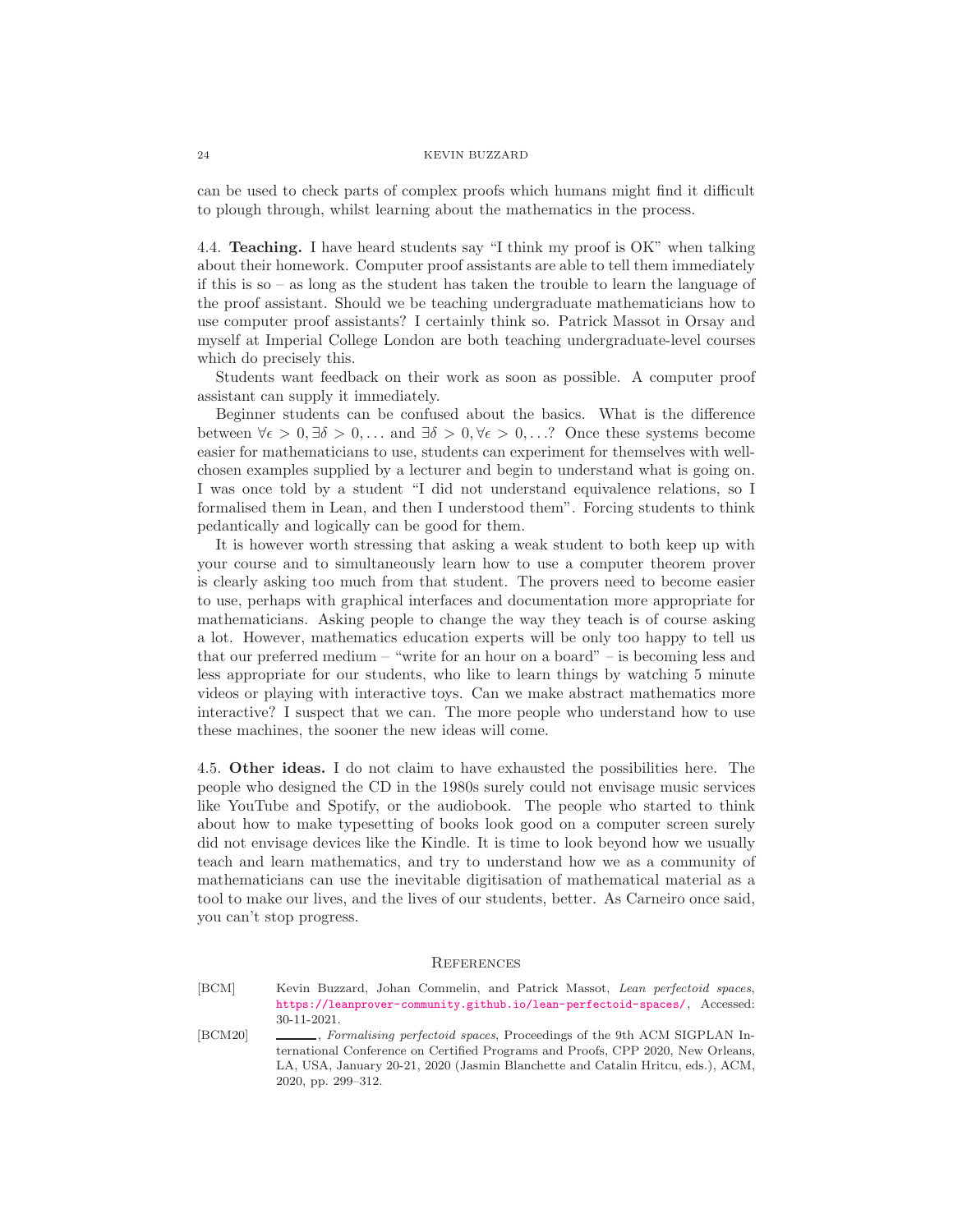WHAT IS THE POINT OF COMPUTERS? A QUESTION FOR PURE MATHEMATICIANS 25

- <span id="page-24-13"></span>[BCMS21] Sophie Bernard, Cyril Cohen, Assia Mahboubi, and Pierre-Yves Strub, *Unsolvability of the quintic formalized in dependent type theory*, 12th International Conference on Interactive Theorem Proving, ITP 2021, June 29 to July 1, 2021, Rome, Italy (Virtual Conference) (Liron Cohen and Cezary Kaliszyk, eds.), LIPIcs, vol. 193, Schloss Dagstuhl - Leibniz-Zentrum für Informatik, 2021, pp. 8:1-8:18.
- <span id="page-24-11"></span>[BDNdC21] Anne Baanen, Sander R. Dahmen, Ashvni Narayanan, and Filippo A. E. Nuccio Mortarino Majno di Capriglio, *A formalization of Dedekind domains and class groups of global fields*, 12th International Conference on Interactive Theorem Proving, ITP 2021, June 29 to July 1, 2021, Rome, Italy (Virtual Conference) (Liron Cohen and Cezary Kaliszyk, eds.), LIPIcs, vol. 193, Schloss Dagstuhl - Leibniz-Zentrum für Informatik, 2021, pp. 5:1-5:19.
- <span id="page-24-4"></span>[BG94] Helmut Bender and George Glauberman, *Local analysis for the odd order theorem*, London Mathematical Society Lecture Note Series, vol. 188, Cambridge University Press, Cambridge, 1994, With the assistance of Walter Carlip. MR 1311244
- <span id="page-24-5"></span>[BHL<sup>+</sup>21] Kevin Buzzard, Chris Hughes, Kenny Lau, Amelia Livingston, Ramon Fernández Mir, and Scott Morrison, *Schemes in Lean*, 2021, Exp. Math. published online 2021.
- <span id="page-24-12"></span>[BL21] Thomas Browning and Patrick Lutz, *Formalizing Galois theory*, 2021, Exp. Math. published online 2021.
- <span id="page-24-17"></span>[BPL21] Anthony Bordg, Lawrence Paulson, and Wenda Li, *Grothendieck's schemes in algebraic geometry*, March 2021, [https://isa-afp.org/entries/Grothendieck\\_Schemes.html](https://isa-afp.org/entries/Grothendieck_Schemes.html), Formal proof development.
- <span id="page-24-9"></span>[BRT18] Yves Bertot, Laurence Rideau, and Laurent Th´ery, *Distant decimals of* π *: Formal proofs of some algorithms computing them and guarantees of exact computation*, J. Autom. Reason. 61 (2018), no. 1-4, 33–71.
- <span id="page-24-0"></span>[BSD65] B. J. Birch and H. P. F. Swinnerton-Dyer, *Notes on elliptic curves. II*, J. Reine Angew. Math. 218 (1965), 79–108. MR 179168
- <span id="page-24-1"></span>[Buza] Kevin Buzzard, *Formalising mathematics: a first course for mathematicians.*, <https://github.com/ImperialCollegeLondon/formalising-mathematics>, Accessed: 30-11-2021.
- <span id="page-24-16"></span>[Buzb] , *Induction on equality*, <https://xenaproject.wordpress.com/2021/04/18/induction-on-equality/>, Accessed: 30-11-2021.
- <span id="page-24-15"></span>[Car] Mario Carneiro, *The type theory of Lean*, https://github.com/digama0/lean-type-theory/releases/download/v1.0/ Accessed: 30-11-2021.
- <span id="page-24-3"></span>[Car21] Mario Carneiro, *Metamath Zero*, <https://github.com/digama0/mm0>, 2021.
- <span id="page-24-7"></span>[Cas] Davide Castelvecchi, *Mathematicians welcome computer-assisted proof in 'grand unification' theory*, <https://www.nature.com/articles/d41586-021-01627-2>, Accessed: 30-11-2021.
- <span id="page-24-10"></span>[CL21] Johan Commelin and Robert Y. Lewis, *Formalizing the ring of Witt vectors*, CPP '21: 10th ACM SIGPLAN International Conference on Certified Programs and Proofs, Virtual Event, Denmark, January 17-19, 2021 (Catalin Hritcu and Andrei Popescu, eds.), ACM, 2021, pp. 264–277.
- <span id="page-24-6"></span>[CM] Johan Commelin and Patrick Massot, *Blueprint for the Liquid Tensor Experiment*, <https://leanprover-community.github.io/liquid/>, Accessed: 30-11-2021.
- <span id="page-24-8"></span>[CMSPT14] Fr´ed´eric Chyzak, Assia Mahboubi, Thomas Sibut-Pinote, and Enrico Tassi, *A computer-algebra-based formal proof of the irrationality of*  $\zeta$  (3), International Conference on Interactive Theorem Proving, Springer, 2014, pp. 160–176.
- <span id="page-24-14"></span>[CP88] Thierry Coquand and Christine Paulin, *Inductively defined types*, COLOG-88, International Conference on Computer Logic, Tallinn, USSR, December 1988, Proceedings (Per Martin-Löf and Grigori Mints, eds.), Lecture Notes in Computer Science, vol. 417, Springer, 1988, pp. 50–66.
- <span id="page-24-18"></span>[DC] James Dabbs and Steven Clontz, π*-base*, <https://topology.pi-base.org/>, Accessed: 30-11-2021.
- <span id="page-24-2"></span>[DHL19] Sander R. Dahmen, Johannes Hölzl, and Robert Y. Lewis, *Formalizing the solution to the cap set problem*, 10th International Conference on Interactive Theorem Proving, LIPIcs. Leibniz Int. Proc. Inform., vol. 141, Schloss Dagstuhl. Leibniz-Zent. Inform., Wadern, 2019, pp. Art. No. 15, 19. MR 4008934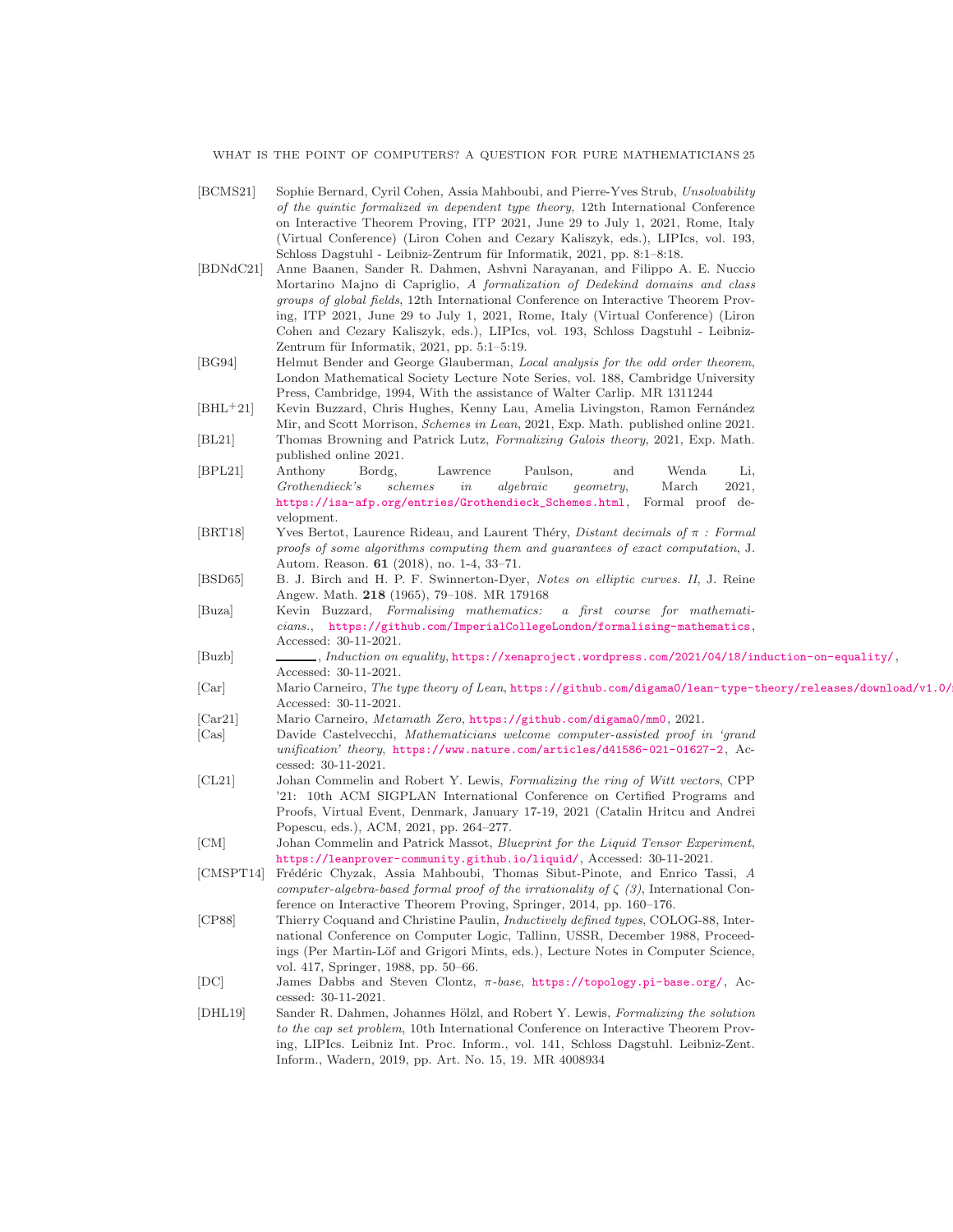- <span id="page-25-1"></span>[dMKA+15] Leonardo de Moura, Soonho Kong, Jeremy Avigad, Floris van Doorn, and Jakob von Raumer, *The Lean theorem prover (system description)*, Automated Deduction - CADE-25 (Cham) (Amy P. Felty and Aart Middeldorp, eds.), Springer International Publishing, 2015, pp. 378–388.
- <span id="page-25-11"></span>[Ebe19a] Manuel Eberl, *The irrationality of* ζ(3), [https://www.isa-afp.org/entries/Zeta\\_3\\_Irrational.html](https://www.isa-afp.org/entries/Zeta_3_Irrational.html), December 2019, Accessed: 30-11-2021.
- <span id="page-25-12"></span>[Ebe19b] , *Nine chapters of analytic number theory in Isabelle/HOL*, 10th International Conference on Interactive Theorem Proving, ITP 2019, September 9-12, 2019, Portland, OR, USA (John Harrison, John O'Leary, and Andrew Tolmach, eds.), LIPIcs, vol. 141, Schloss Dagstuhl - Leibniz-Zentrum für Informatik, 2019, pp. 16:1– 16:19.
- <span id="page-25-14"></span><span id="page-25-0"></span>[EG17] Jordan S. Ellenberg and Dion Gijswijt, *On large subsets of* F n <sup>q</sup> *with no three-term arithmetic progression*, Ann. of Math. (2) 185 (2017), no. 1, 339–343. MR 3583358 [EKAP21] Chelsea Edmonds, Angeliki Koutsoukou-Argyraki, and Lawrence C. Paulson, *Roth's theorem on arithmetic progressions*,
	- [https://www.isa-afp.org/entries/Roth\\_Arithmetic\\_Progressions.html](https://www.isa-afp.org/entries/Roth_Arithmetic_Progressions.html), December 2021, Accessed: 30-01-2022.
- <span id="page-25-8"></span>[GAA+13] Georges Gonthier, Andrea Asperti, Jeremy Avigad, Yves Bertot, Cyril Cohen, François Garillot, Stéphane Le Roux, Assia Mahboubi, Russell O'Connor, Sidi Ould Biha, Ioana Pasca, Laurence Rideau, Alexey Solovyev, Enrico Tassi, and Laurent Th´ery, *A machine-checked proof of the odd order theorem*, Interactive Theorem Proving - 4th International Conference, ITP 2013, Rennes, France, July 22-26, 2013. Proceedings (Sandrine Blazy, Christine Paulin-Mohring, and David Pichardie, eds.), Lecture Notes in Computer Science, vol. 7998, Springer, 2013, pp. 163–179.
- <span id="page-25-5"></span>[GM05] Benjamin Grégoire and Assia Mahboubi, *Proving equalities in a commutative ring done right in Coq*, Theorem Proving in Higher Order Logics, 18th International Conference, TPHOLs 2005, Oxford, UK, August 22-25, 2005, Proceedings (Joe Hurd and Thomas F. Melham, eds.), Lecture Notes in Computer Science, vol. 3603, Springer, 2005, pp. 98–113.
- <span id="page-25-6"></span>[Gon07] Georges Gonthier, *The four colour theorem: Engineering of a formal proof*, Computer Mathematics, 8th Asian Symposium, ASCM 2007, Singapore, December 15-17, 2007. Revised and Invited Papers (Deepak Kapur, ed.), Lecture Notes in Computer Science, vol. 5081, Springer, 2007, p. 333.
- <span id="page-25-7"></span>[Gon08] Georges Gonthier, *Formal proof—the four-color theorem*, Notices Amer. Math. Soc. 55 (2008), no. 11, 1382–1393. MR 2463991
- <span id="page-25-15"></span>[GS19] S´ebastien Gou¨ezel and Vladimir Shchur, *Corrigendum: A corrected quantitative version of the Morse lemma [ MR3003738]*, J. Funct. Anal. 277 (2019), no. 4, 1258–1268. MR 3959731
- <span id="page-25-9"></span>[HAB+17] Thomas Hales, Mark Adams, Gertrud Bauer, Tat Dat Dang, John Harrison, Le Truong Hoang, Cezary Kaliszyk, Victor Magron, Sean McLaughlin, Tat Thang Nguyen, Quang Truong Nguyen, Tobias Nipkow, Steven Obua, Joseph Pleso, Jason Rute, Alexey Solovyev, Thi Hoai An Ta, Nam Trung Tran, Thi Diep Trieu, Josef Urban, Ky Vu, and Roland Zumkeller, *A formal proof of the Kepler conjecture*, Forum Math. Pi 5 (2017), e2, 29. MR 3659768
- <span id="page-25-10"></span>[Hal] Tom Hales, *Big conjectures*, <https://www.newton.ac.uk/seminar/21474/>, Accessed: 30-11-2021.
- <span id="page-25-3"></span>[Hal14] Thomas C. Hales, *Mathematics in the age of the Turing machine*, Turing's legacy: developments from Turing's ideas in logic, Lect. Notes Log., vol. 42, Assoc. Symbol. Logic, La Jolla, CA, 2014, pp. 253–298. MR 3497663
- <span id="page-25-4"></span>[Har09a] John Harrison, *Formalizing an analytic proof of the prime number theorem*, J. Automat. Reason. 43 (2009), no. 3, 243–261. MR 2544285
- <span id="page-25-2"></span>[Har09b] John Harrison, *HOL light: An overview*, Theorem Proving in Higher Order Logics, 22nd International Conference, TPHOLs 2009, Munich, Germany, August 17-20, 2009. Proceedings (Stefan Berghofer, Tobias Nipkow, Christian Urban, and Makarius Wenzel, eds.), Lecture Notes in Computer Science, vol. 5674, Springer, 2009, pp. 60– 66.
- <span id="page-25-13"></span>[HvD20] Jesse Michael Han and Floris van Doorn, *A formal proof of the independence of the continuum hypothesis*, Proceedings of the 9th ACM SIGPLAN International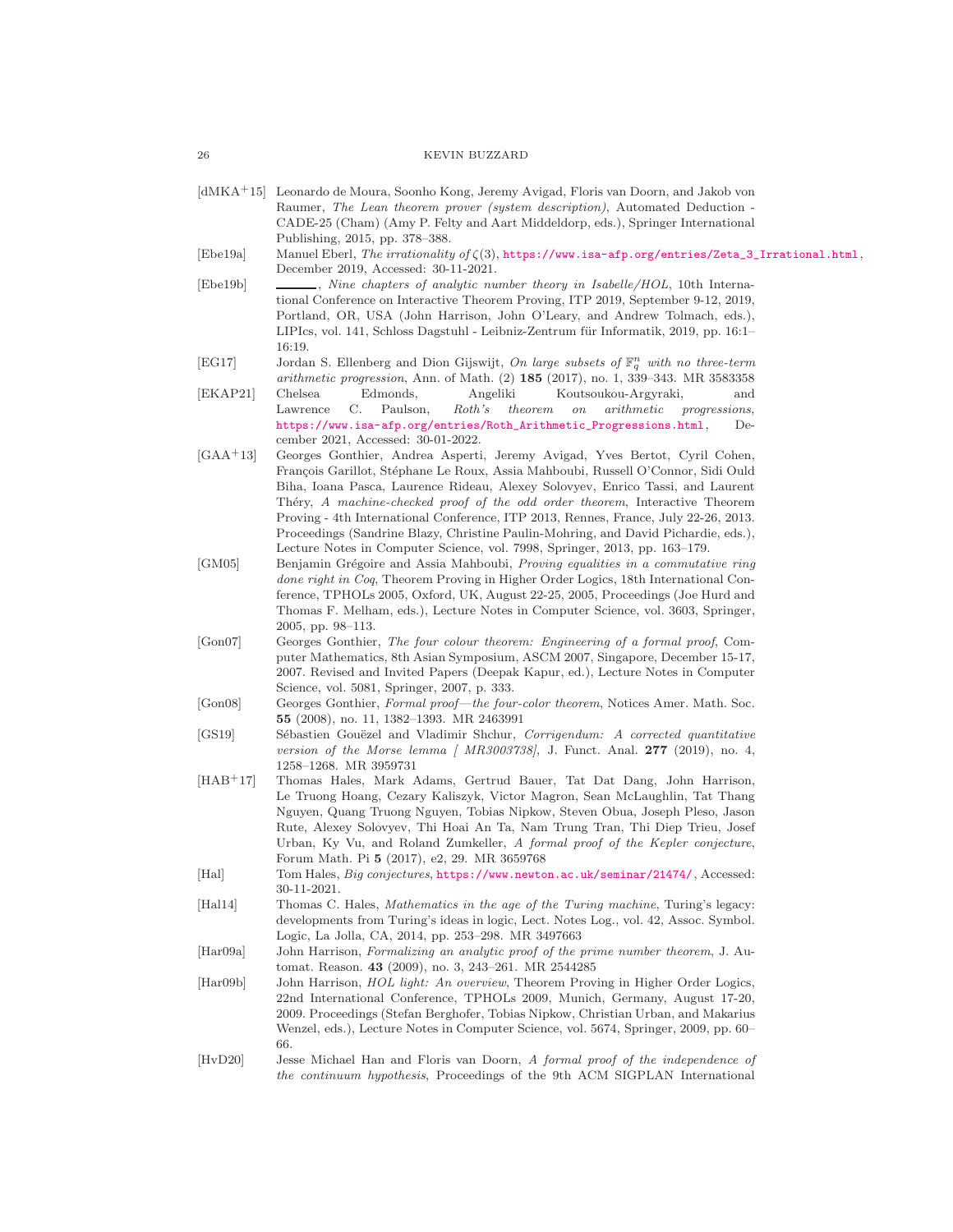Conference on Certified Programs and Proofs, CPP 2020, New Orleans, LA, USA, January 20-21, 2020 (Jasmin Blanchette and Catalin Hritcu, eds.), ACM, 2020, pp. 353–366.

- <span id="page-26-6"></span>[Imm18] Fabian Immler, *A verified ODE solver and the Lorenz attractor*, Journal of automated reasoning 61 (2018), no. 1, 73–111.
- <span id="page-26-7"></span>[IT20] Fabian Immler and Yong Kiam Tan, *The poincar´e-bendixson theorem in isabelle/hol*, Proceedings of the 9th ACM SIGPLAN International Conference on Certified Programs and Proofs (New York, NY, USA), CPP 2020, Association for Computing Machinery, 2020, p. 338–352.
- <span id="page-26-13"></span>[KHNY21] Bjørn Kjos-Hanssen, Saroj Niraula, and Soowhan Yoon, *A parametrized family of Tversky metrics connecting the Jaccard distance to an analogue of the normalized information distance*, <https://arxiv.org/abs/2111.02498>, 2021.
- <span id="page-26-8"></span>[Lew19] Robert Y. Lewis, *A formal proof of Hensel's lemma over the p-adic integers*, Proceedings of the 8th ACM SIGPLAN International Conference on Certified Programs and Proofs (New York, NY, USA), CPP 2019, Association for Computing Machinery, 2019, p. 15–26.
- <span id="page-26-11"></span>[LM20] Robert Y. Lewis and Paul-Nicolas Madelaine, *Simplifying casts and coercions (extended abstract)*, Joint Proceedings of the 7th Workshop on Practical Aspects of Automated Reasoning (PAAR) and the 5th Satisfiability Checking and Symbolic Computation Workshop (SC-Square) Workshop, 2020 co-located with the 10th International Joint Conference on Automated Reasoning (IJCAR 2020), Paris, France, June-July, 2020 (Virtual) (Pascal Fontaine, Konstantin Korovin, Ilias S. Kotsireas, Philipp Rümmer, and Sophie Tourret, eds.), CEUR Workshop Proceedings, vol. 2752, CEUR-WS.org, 2020, pp. 53–62.
- <span id="page-26-12"></span>[Masa] Patrick Massot, *The sphere eversion project*, https://leanprover-community.github.io/sphere-eversion/blueprint Accessed: 30-11-2021.
- <span id="page-26-0"></span>[Masb] , *Why formalize mathematics?*, https://www.imo.universite-paris-saclay.fr/~pmassot/files/exposition/ Accessed: 11-12-2021.
- <span id="page-26-2"></span>[mathlibc20] The mathlib community, *The Lean mathematical library*, Proceedings of the 9th ACM SIGPLAN International Conference on Certified Programs and Proofs (New York, NY, USA), CPP 2020, Association for Computing Machinery, 2020, p. 367–381.
- <span id="page-26-15"></span>[Moc21] Shinichi Mochizuki, *Inter-universal Teichm¨uller theory III: Canonical splittings of the log-theta-lattice*, Publ. Res. Inst. Math. Sci. 57 (2021), no. 1, 403–626. MR 4225475
- <span id="page-26-4"></span>[MW19] Norman D. Megill and David A. Wheeler, *Metamath: A computer language for mathematical proofs*, Lulu Press, Morrisville, North Carolina, 2019, <http://us.metamath.org/downloads/metamath.pdf>.
- <span id="page-26-5"></span>[NK09] Adam Naumowicz and Artur Korni lowicz, *A brief overview of mizar*, Theorem Proving in Higher Order Logics (Berlin, Heidelberg) (Stefan Berghofer, Tobias Nipkow, Christian Urban, and Makarius Wenzel, eds.), Springer Berlin Heidelberg, 2009, pp. 67–72.
- <span id="page-26-3"></span>[NPW02] Tobias Nipkow, Lawrence C. Paulson, and Markus Wenzel, *Isabelle/hol - A proof assistant for higher-order logic*, Lecture Notes in Computer Science, vol. 2283, Springer, 2002.
- <span id="page-26-14"></span>[PB10] Lawrence C. Paulson and Jasmin Christian Blanchette, *Three years of experience with Sledgehammer, a practical link between automatic and interactive theorem provers*, The 8th International Workshop on the Implementation of Logics, IWIL 2010, Yogyakarta, Indonesia, October 9, 2011 (Geoff Sutcliffe, Stephan Schulz, and Eugenia Ternovska, eds.), EPiC Series in Computing, vol. 2, EasyChair, 2010, pp. 1– 11.
- <span id="page-26-1"></span>[pca] The Lean prover community, *The Lean community website.*, <https://leanprover-community.github.io/index.html>, Accessed: 30-11-2021.
- <span id="page-26-9"></span>[pcb] , *A mathlib overview*, <https://leanprover-community.github.io/mathlib-overview.html>, Accessed: 30-11-2021.
- <span id="page-26-10"></span>[pcc] , *Undergraduate mathematics in mathlib*, <https://leanprover-community.github.io/undergrad.html>, Accessed: 30-11- 2021.